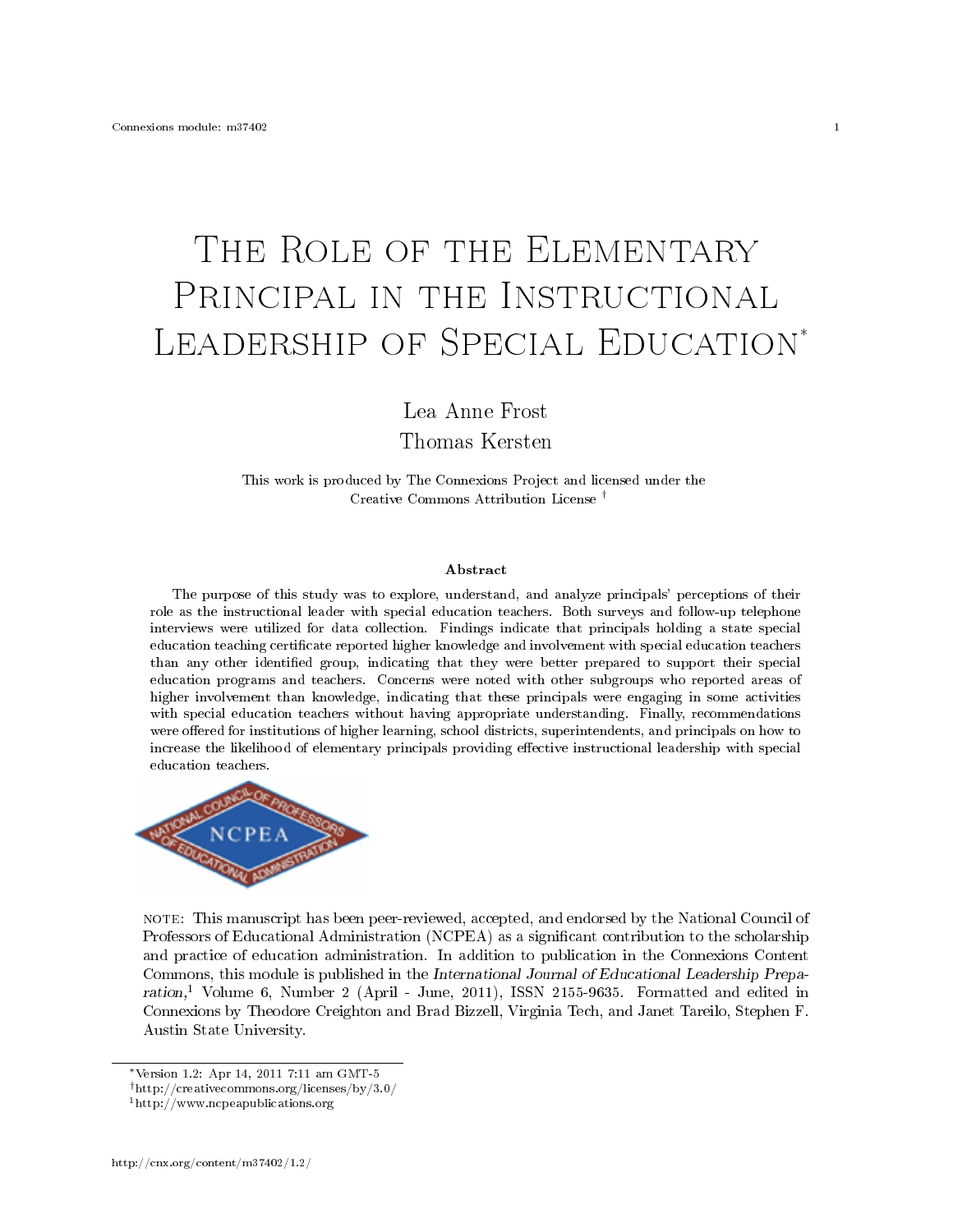# 1 Sumario en espanol

El propósito de este estudio fue de explorar, comprender, y para analizar las percepciones de directores de su papel como el líder instruccional con maestros especiales de educación. Ambas inspecciones y las entrevistas telefónicas segundas fueron utilizados para la recogida de datos. Las conclusiones indican que directores que tienen un estado certificado especial de enseñanza de educación informó el conocimiento y la participación más altos con maestros especiales de educación que cualquier otro grupo identicado, indicando que fueron preparados mejor apoyar sus programas especiales de la educación y maestros. Las preocupaciones fueron notadas con otros subgrupos que informaron áreas de participación más alta que el conocimiento, indicando que estos directores entraban en algunas actividades con maestros especiales de educación sin tener la comprensión apropiada. Por último, las recomendaciones fueron ofrecidas para instituciones de aprender más alto, distritos de escuela, los supervisores, y los directores en cómo aumentar la probabilidad de directores elementales que proporcionan liderazgo instruccional efectivo con maestros especiales de educación.

note: Esta es una traducción por computadora de la página web original. Se suministra como información general y no debe considerarse completa ni exacta.

# 2 Introduction

Until the 1900s in the United States, individuals with disabilities were treated with superstition and fear that often resulted in actions of "infanticide, shunning, attributions of witchcraft, and divine punishment" (Bartlett, Etscheidt, & Weisenstein, 2007, p. 5). As such, individuals with handicapping conditions were isolated from the community and educational system and placed in state operated or privately funded institutions (Bartlett, et al, 2007; Pulliam & Van Patten, 2007). It was common practice to exclude students with disabilities from the general education classroom due to the "depressing and nauseating effect [these students had] on teachers and schoolchildren" (Pulliam & Van Patten, 2007, p. 320).

As scientific advances were made and humanistic values embraced in the mid-1900s, the general public's attitude towards disabilities began to change. Reformers in the United States began to advocate for more humane institutions as handicapped individuals were beginning to be perceived as having the potential to learn. In institutions for the mentally ill and retarded, conditions and care became more compassionate, and patients were freed literally from their restraints (Bartlett, Etscheidt, & Weisenstein, 2007). However, it was the Supreme Court case of Brown v. Board of Education in 1954 that began the journey for equal opportunity for education of all children (Yell, 2006). Chief Justice Earl Warren wrote an opinion in the case stating,

## 2.1

In these days, it is doubtful that any child may reasonably be expected to succeed in life if he is denied the opportunity of an education. Such an opportunity, where the state has undertaken to provide it, is a right that must be made available to all on equal terms. (Brown v. Board of Education, p. 493)

As an aftermath of the Brown decision, an attitudinal shift was made from educating children with disabilities in residential institutions to community-based programs (Bartlett, et al., 2007; Beyer & Johnson, 2005).

The Brown argument, however, did not have the force of federal law obligating states to educate students with disabilities. Though advocates argued that exclusion of students with disabilities was as much a denial of education as segregation by race, several state judicial systems supported the notion that Brown did not include students with disabilities. For example, in 1958, the Supreme Court of Illinois ruled in the Department of Public Welfare v. Hans that compulsory attendance did not apply to children with disabilities (Yell, 2006). Specifically, this case held that the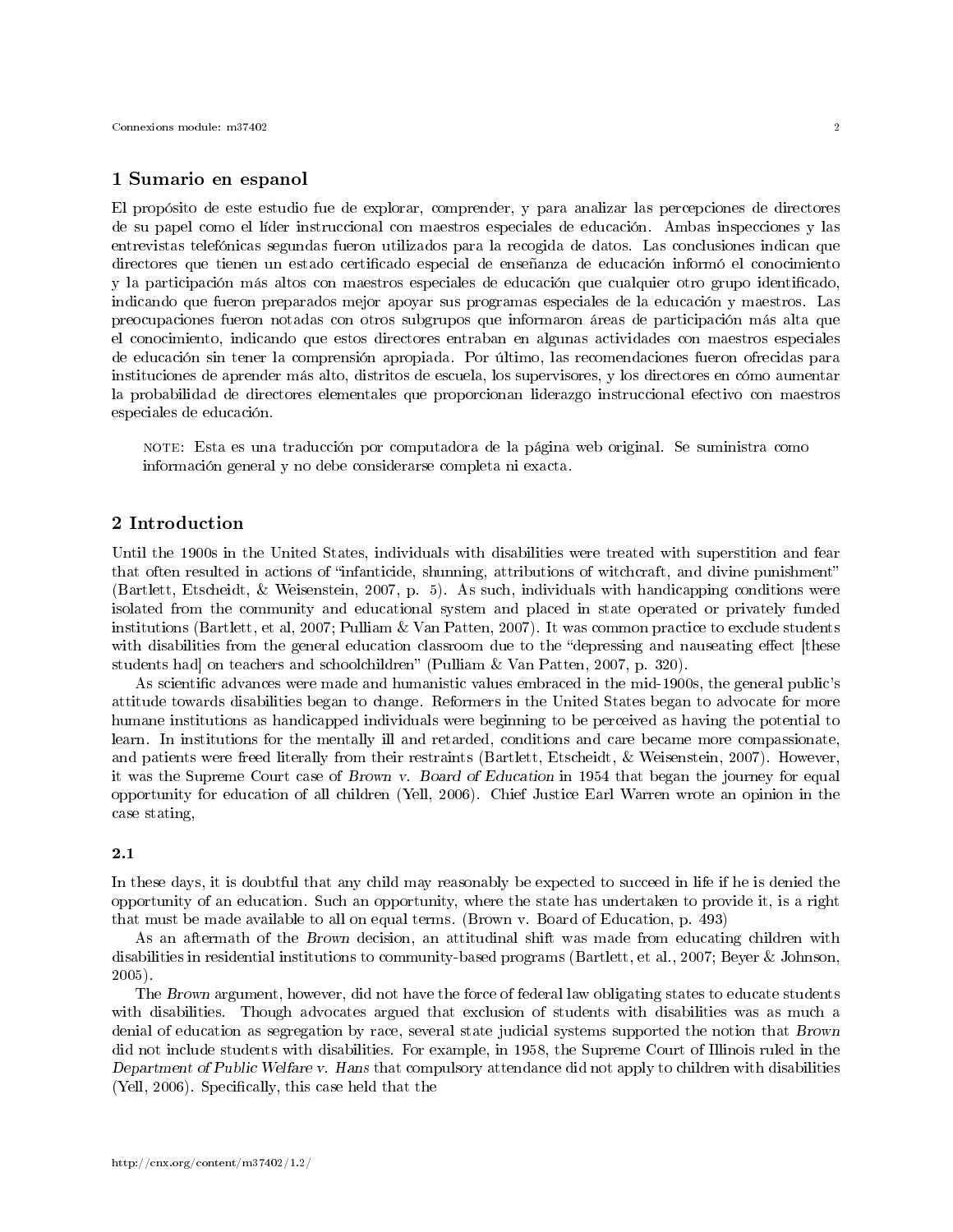#### 2.2

state's existing compulsory attendance legislation did not require the state to provide a free public education for the "feeble minded" or to children who were "mentally deficient" and who, because of their limited intelligence, were unable to reap the benefits of a good education. (Yell, 2006, p.63)

Similarly, in 1969 the State of North Carolina made it a crime for parents of a child with a disability to persist in forcing school attendance after the school had excluded the child from public education (Weber, 2002).

Two crucial cases were argued in the early 1970s that extended the due process clause of the 14th Amendment to parents of students with disabilities. In 1971, the Pennsylvania Association for Retarded Children (PARC)brought suit against the Commonwealth of Pennsylvania in federal district court to challenge a state law that allowed public schools to deny services to children who did not have the skills necessary for entrance into first grade (Martin, Martin, & Terman, 1996). The major impact of PARC v. Commonwealth of Pennsylvania was that school districts could no longer deny enrollment and services to children with cognitive disabilities and, in fact, were required to provide an educational program appropriate to a student's learning capacity up to age 21 (Martin, Martin, & Terman, 1996). The PARC case was significant because it established the right to a free and appropriate public education (FAPE) for children with mental disabilities in an environment with non-disabled peers, when possible (Martin, et al., 1996; Yell, 2006).

The second case, filed in 1972, was a federal district court class action suit against the District of Columbia. This case, known as Mills v. Board of Education, was brought on behalf of seven children with a variety of disabilities. The premise of the plaintiff's argument was that students were excluded from public education without due process; thereby denying the students their rights under the 14th amendment. Under the 14th amendment, individuals are provided equal protection under the law meaning that all people must be treated alike and are entitled to due process prior to being deprived of life, liberty, or property. This amendment played an important role in this case and subsequently in other "right-to-education" cases. The court held that because racial segregation was unconstitutional, so was segregation based on a student's disability. As a result of the Mills case, provisions were made for: (a) a free and appropriate public education (FAPE) for children with disabilities; and (b) due process safeguards for eligibility, placement, and exclusion of services (Yell, 2006). In practice, this judgment afforded families a full range of procedural protections and prohibited school districts from utilizing the "lack of funding" argument as a basis for denying services to children with disabilities (Martin, Martin, & Terman, 1996).

Prior to 1975, approximately one million children in the United States were excluded from public schools because of the nature of their educational needs and approximately four million children with disabilities did not receive the educational assistance they required to succeed in school (Bergert & Burnett, 2001; Pulliam  $&$  Van Patten, 2007). In the past 35 years, public education has conformed to different mandates, revisions, and reforms that have expanded services and programs in local school districts for children with special needs. Specifically, the Individuals with Disabilities Education Act (IDEA) requires that all students with disabilities receive a free and appropriate public education in the least restrictive environment with access to the general curriculum. Accordingly, special education placement first begins in a student's home school (Lasky & Karge, 2006; DiPaola & Walther-Thomas, 2003).

# 3 Instructional Leadership to Special Education Teachers

Since IDEA requires that all students with disabilities be educated in the least restrictive environment with access to the general curriculum and participation in assessment practices, special education placement begins within the site of a student's home school building under the leadership of the principal (Lasky & Karge, 2006; DiPaola & Walther-Thomas, 2003). As such, the Office of Special Education Programs (OSEP), a division of the U.S. Department of Education, has maintained that a central role of the principal is providing instructional leadership to ensure that the rights of students with disabilities are protected and that these students receive an appropriate education (Heumann & Hehir, 1998). This responsibility is also supported in standard two of the Interstate School Leader Licensure Standards and Indicators (ISLLC), which states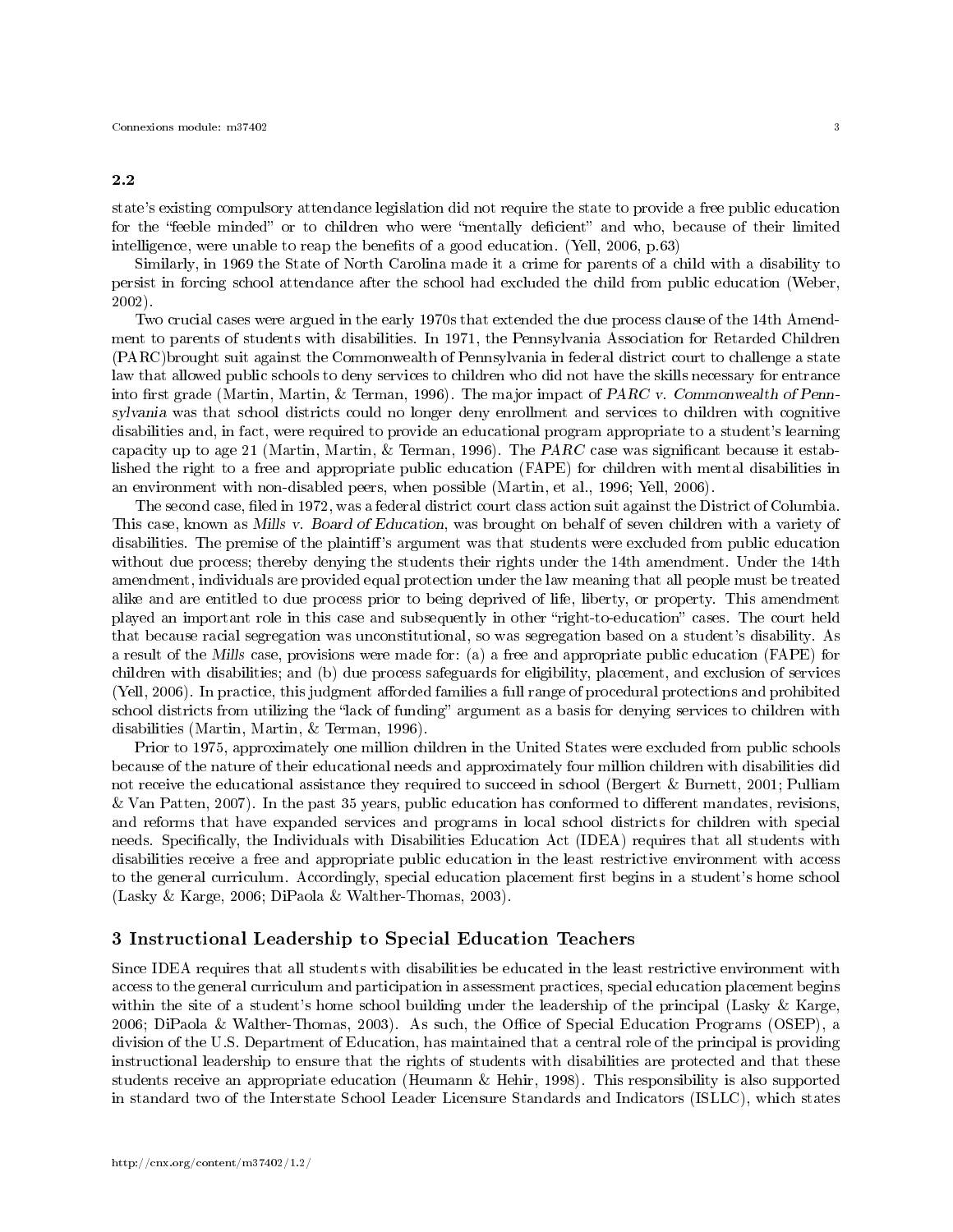that "a school administrator is an educational leader who promotes the success of all students by advocating, nurturing, and sustaining a school culture and instructional program conducive to student learning and staff professional growth" (Council of Chief State School Officers, 1996, p. 14).

The State of Illinois has made it clear that the primary role of the principal is instructional leadership for all programs within the school. According to the Illinois School Student Records Act:

#### 3.1

The principal shall assume administrative responsibilities and instructional leadership, under the supervision of the superintendent, and in accordance with reasonable rules and regulations of the board, for the planning, operation and evaluation of the educational program of the attendance area to which he or she is assigned. . ..

Additionally,

# 3.2

School boards shall specify in their formal job description for principals that his or her primary responsibility is in the improvement of instruction. A majority of the time spent by a principal shall be spent on curriculum and staff development through both formal and informal activities, establishing clear lines of communication regarding school goals, accomplishments, practices and policies with parents and teachers. . .. (Illinois Association of School Boards, 2010, section105 ILCS 5/10-21.4a)

And finally,

## 3.3

School boards shall ensure that their principals are evaluated on their instructional leadership ability and their ability to maintain a positive education and learning climate. (Illinois Association of School Boards, 2010, section105 ILCS 5/10-21.4a)

DiPaola and Walther-Thomas (2003) report that professional organizations such as the American Association of School Administrators (AASA), National Association of Elementary School Principals (NAESP), and the National Association of Secondary School Principals (NASSP) emphasize the importance of the principal's role in effective special education programming. In fact, the National Association of Elementary School Principals (NAESP) has collaborated with the Council for Exceptional Children (CEC) to create documents for school principals regarding the support of special education staff and services (NAESP, 2001).

While the expectation that school principals serve as instructional leaders for special education teachers is clear, principals often have little preparation or practice in assuming this responsibility. Several studies have noted that most school principals have minimal training, through coursework and field experience, related to special education (Billingsley, 2005; DiPaola & Walther-Thomas, 2003). Bargerhuff (2001) reported that a principal's experience with students with disabilities is typically limited to requirements related to federal and state laws, and further acknowledged that even though school principals are expected to serve as instructional leaders, "the extent to which the principal has been responsible for special education students has been less apparent'(p. 3). Heumann and Hehir (1998) described the building principal as an instructional leader for all staff and students and say that if the administrator employed certain strategies "special education could become a service for children with disabilities rather than a place where they are sent"  $(p.2)$ .

Bays and Crockett (2007) also found that school principals often have minimal interactions with special education teachers about improving teaching and learning. They note that school principals attempt to balance responsibilities of: (a) daily operative administrative duties; (b) tasks associated with legal compliance; and (c) instructional quality in the general education program, leaving little time for special education leadership (Bays & Crockett, 2007).

Bays and Crockett (2007) examined nine elementary schools within three school districts in the southeastern United States and determined that no systematic monitoring of instruction, evidence- or research-based instruction, or accountability to student progress was evident in teaching students with disabilities. Therefore, they concluded that school principals need to include as a component of their instructional leadership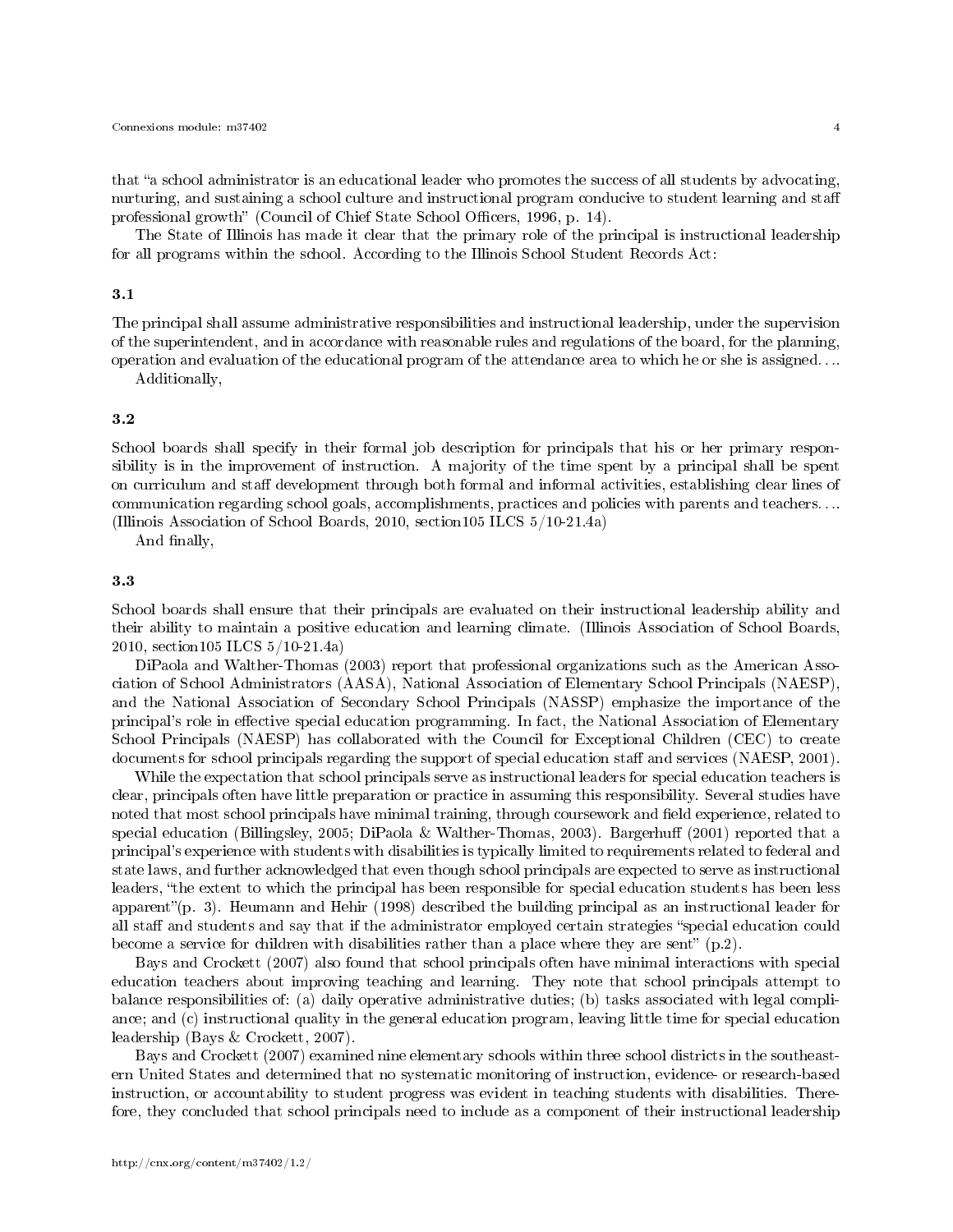practices: (a) a vision that includes effective instruction for students with disabilities; (b) the offering to all members of the school environment norms of trust, collaboration, and academic achievement; (c) engagement of all teachers and the provision of meaningful support; and (d) the monitoring of instruction and strategies. By establishing these components, efforts could be made that lead to enhanced instructional leadership practices for the special education department. Bays and Crockett (2007) further stated that "instructional leadership should improve special education for students who have unique educational needs and enhance the success of their schools in meeting annual targets for improvement"  $(p. 145)$ .

Other researchers have identified areas necessary for school principals to be effective in their role as instructional leaders for special educators. Wakeman, Browder, Flowers, and Ahlgrim-Delzell (2006) found that school principals must set expectations for student achievement, establish school climate, and demonstrate leadership with stakeholders.

Lasky and Karge (2006) explicitly state that school principals must perform activities that: (a) display special education knowledge and skills in "effective instruction, assessment, and discipline"(para.  $5$ ); (b) develop skills to support instructional teams; and (c) sustain collaborative group involvement in order to be instructional leaders and agents of change for special education staff.

Goor, Schwenn, and Boyer (1997) found that school principals who are most effective in special education: (a) possess essential beliefs regarding the education of special education students, (b) access resources to assist in fact finding and decision making, (c) understand the support that special education teachers need to impact academic and behavioral needs of students, (d) support and monitor procedures, (e) maintain records and confidentiality,  $(f)$  ensure parental involvement,  $(g)$  participate in the employee selection process,  $(h)$  assist in the discipline of special education students, (i) understand and are aware of current legal requirements and technological advances, (j) collaborate and build trust with stakeholders, (k) model positive attitudes, (l) engage in effective listening and problem solving skills, (m) support teaching staff, and (n) practice reflective behaviors.

Guzman (1997) concluded that school principals who develop effective special education programs practice eight responsibilities. One is establishing a communication system that allows staff to discuss with administrators issues for refining special education policies and procedures. A second is attending and participating in initial and difficult IEPs. In addition, a third responsibility is building and sustaining a rapport with parents of students with disabilities. Another is collaborating with building staff to develop modifications in the established behavior policies to address the specific needs of students with disabilities. A fifth is establishing and modeling a shared philosophy of service delivery to students with disabilities. In addition, principals should implement a personal professional development plan that includes topics related to students with disabilities. They should also develop and implement data gathering skills that relate to conducting proper teacher evaluations. Finally, principals need to demonstrate problem- solving and decision-making skills that enhance and refine special education programs and services.

McLaughlin (2009) identified three characteristics of effective leaders in special education. School administrators need to have knowledge of federal and state special education rules as well as an understanding of instructional strategies and techniques utilized by special educators to ensure student achievement. They also need to create a school-wide culture that accepts and integrates all students and identifies special education services and supports that provide students with access to curriculum. Finally, school administrators need to ensure that students receiving special education services participate in state and local assessments and that data are utilized in the school improvement process.

According to Beyer and Johnson (2005), "the role of the school leader in the administration of special education programs has become more complex and multifaceted" (p. 53). Beyer and Johnson (2005) explain that the role of the school principal with special education programming must include: (a) appropriation of necessary space and resources; (b) participation in IEP meetings; (c) supervision of special education personnel; (d) management of student programming; (e) knowledge of legal and ethical practices in special education programming; (f) implementation of current best practices; (g) creation of a supportive and accepting environment between all stakeholders; (h) supervision of the referral, eligibility, and placement process for students requiring specialized services; and (i) leadership skills especially in the areas of relationshipforming, problem-solving methods, conflict resolution, and outsourcing for expertise and assistance. Beyer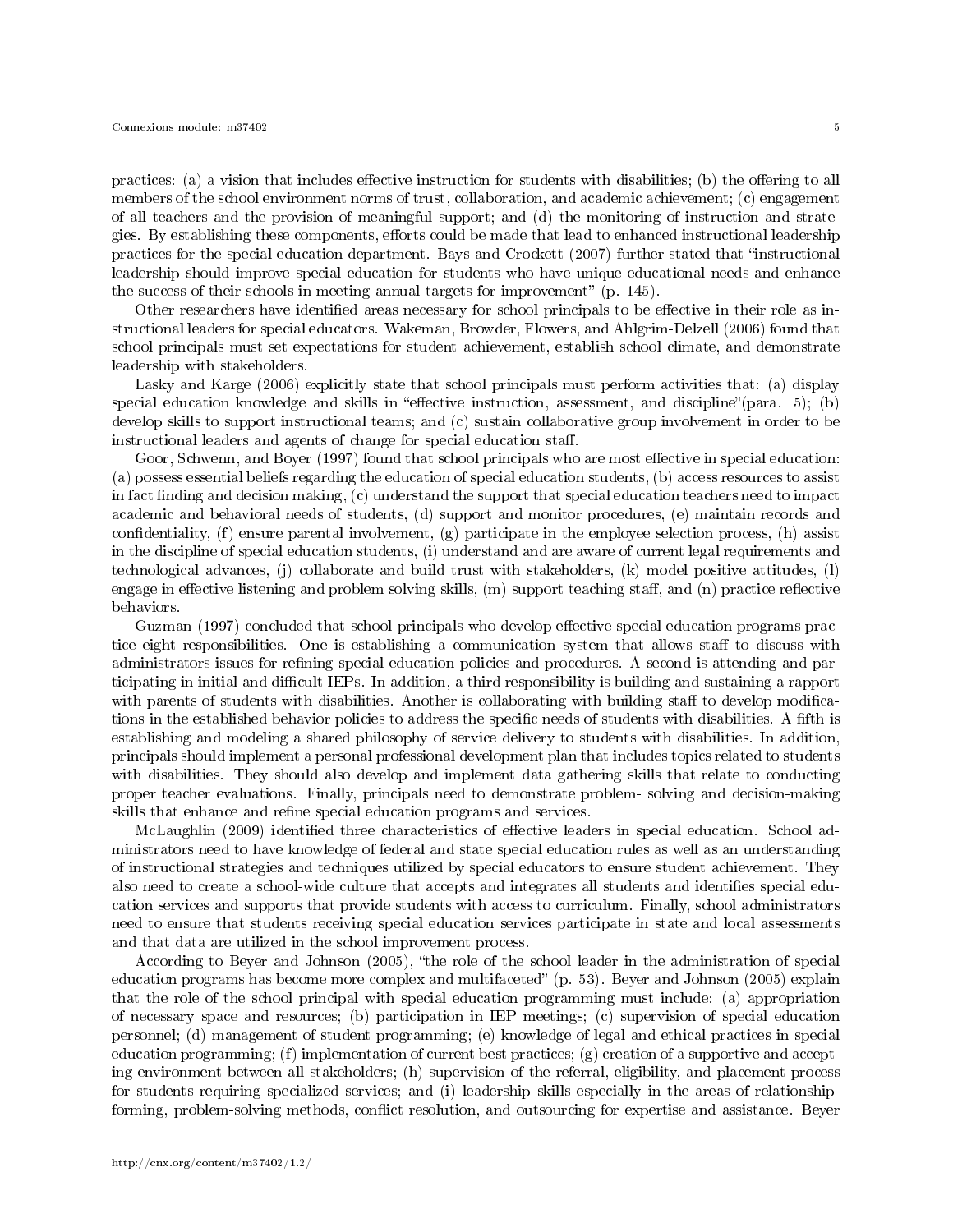and Johnson's research confirmed earlier findings by Schroth and Littleton (2001) who noted that "supervision of special education required that the building principal make arrangements for appropriate facilities, juggle schedules, ensure paperwork is completed correctly and on time, supervise and evaluate teachers, discipline students and attend IEP meetings"  $(p.17)$ .

Another key component school administrators face in their role as instructional leaders is shaping and building a positive school culture for special education teachers and students (Billingsley, 2005). School principals' own leadership skills and instructional practices are essential in building and maintaining an environment that is conducive for successful special education programming (Sage & Burello, 1994). Additionally, McLaughin and Nolet (2004) state:

# 3.4

Today's school administrator must be a leader who promotes the success of all students, including those with disabilities, by facilitating the development and implementation of a vision of learning that is shared and supported by the school community....Principals need to ensure that special education students, teachers, and services are fully integrated into the vision and the ongoing operations of their school. (p. 81)

The Council for Exceptional Children (2001) indicated also that a strong instructional leader is required to:

#### 3.5

Ensure that all children and their teachers receive the supports and services they need to learn and develop. . ..And, it takes a strong instructional leader to create a positive learning climate that embodies a unifying philosophy of respect for all children and all stakeholders in the total school community. (p. 6)

In summary, it is the role of the school principal to be the instructional leader to both general and special education teachers. Research indicates that although principals are not necessarily prepared to be the instructional leader to special education teachers, in the wake of legislation and school reform, it is critical that they assume this responsibility to ensure program effectiveness and student achievement.

# 4 Problems and Purposes

As school districts are becoming more accountable to all students, it is important to understand the key responsibilities of school principals in providing instructional leadership to special education. One important perspective is that of principals themselves.

As a result, this study was conducted to explore, understand, and analyze elementary principals' perceptions of their: (a) knowledge of special education, and (b) instructional leadership involvement with special education teachers. The aim of this study was to describe how principals rate their knowledge of special education and view their instructional leadership role with special education teachers.

The broad question examined was: To what extent do elementary school principals understand and incorporate knowledge of special education into their instructional leadership role?

# 5 The Research Study

#### 5.1 Context and participants.

This study included 132 elementary (including pre-kindergarten and kindergarten) school principals in one county in Illinois. It did not include school principals who managed grade level configurations exclusive to grades 5 through 8.

All elementary principals in the county were sent the web-based survey with a cover letter requesting their participation. Of the 132 principals contacted, 56 usable questionnaires were returned. Of those, 66% of the participants reported serving in the role of principal from one to eight years. Approximately 22% had 9 to 12 years of experience. The other respondents had 13 or more years of principal experience.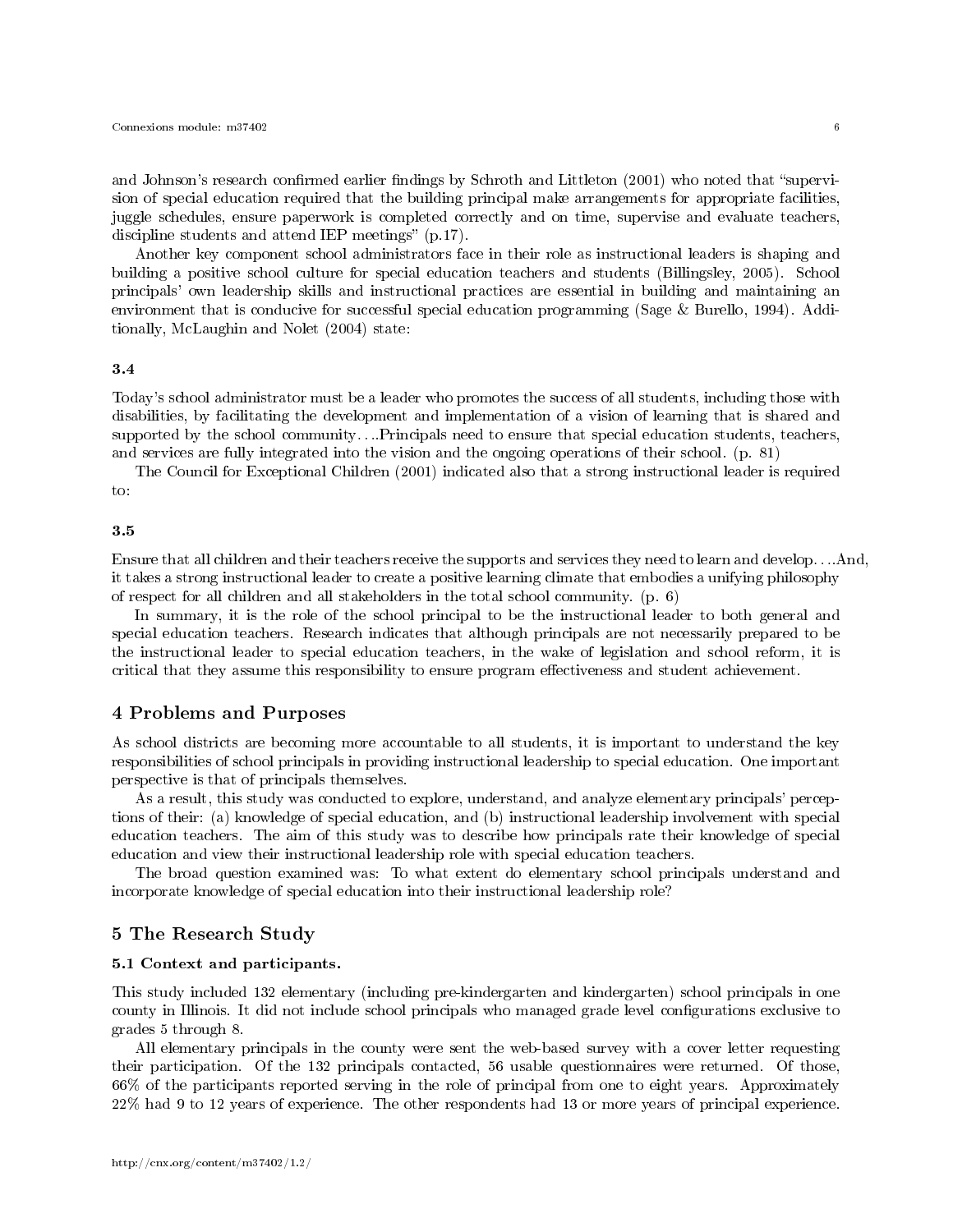All respondents had master's degrees, with approximately 16% holding a certicate of advanced study and almost 9% holding a doctoral degree. In addition, 25% were certied to teach special education. Most of the principals had school enrollments between 301 and 600 students. Almost 11% worked in school settings with fewer than 300 students with the remaining principals, approximately 23%, having school enrollments of more than 600. Almost half of the principals reported that no other administrative support was available to them within their schools.

## 5.2 Questionnaire.

Scheuren (2004) describes a survey as a method of gathering information from a group of individuals in a quick, efficient manner that provides basic scientific knowledge. While surveys can have a variety of purposes and be conducted through various means, well-designed surveys relate to a specific purpose, pledge condentiality to their participants, and use standardized information collection procedures therein leading to appropriate and accurate data gathering and reporting. The objective of the researcher implementing the survey is to compile and analyze the data precisely to ensure that the survey is reflective of truthful statistical information and not a product of predetermined results (Scheuren, 2004).

In reviewing various survey methods, it was determined that a web-based survey would be an appropriate instrument to collect data. Because all participants were known to have access to computers and the Internet, the survey was conducted online to ensure collection of data quickly and conveniently and to reduce associated data error. In addition, an online survey provides greater anonymity, leading participants to answer questions more honestly (Ritter & Sue, 2007).

The survey was constructed to assess principals' knowledge of special education and to determine the frequency that principals practice instructional leadership behaviors with special education teachers. After the survey instrument was validated with three former principals familiar with special education, the instrument and procedures were approved by the university Institutional Review Board.

Principals responded to a 41-item electronic survey with accompanying open-ended questions. The instrument contained four distinct sections. Part I requested specific demographic detail from the respondent, including professional information and school facts. Part II measured the principal's knowledge of legal, foundational, and contextual aspects of special education. It required principals to rate their knowledge of various aspects of special education. The scale consisted of five levels of knowledge ranging from "limited" to "excellent." Part III measured the frequency that principals said they engaged in specific instructional leadership behaviors with special education teachers. The scale contained five frequency levels ranging from "never" to "always." Part IV consisted of open-ended questions that probed principals' perceptions of their role with special education teachers.

#### 5.3 Data collection.

The study, which was completed during fall, 2009, employed a web-based survey method for data collection. Elementary principals were emailed a cover letter which included contact information for the researchers and a link to the web-based survey.

#### 5.4 Data analysis.

Quantitative survey data were analyzed using Microsoft Excel 2003 to obtain frequencies and percentages of closed-end responses. Open-ended question responses were recorded verbatim. Data were analyzed through data reduction, display, conclusion creation, and triangulation to identify trends resulting in development of conclusions (McMillan & Wergin, 2006). While this process does not guarantee reliability and validity, it provided "dependable results" Guba & Lincoln, 1981, p. 146. Finally, any substantial differences related to inter-data analysis based on demographic factors were noted.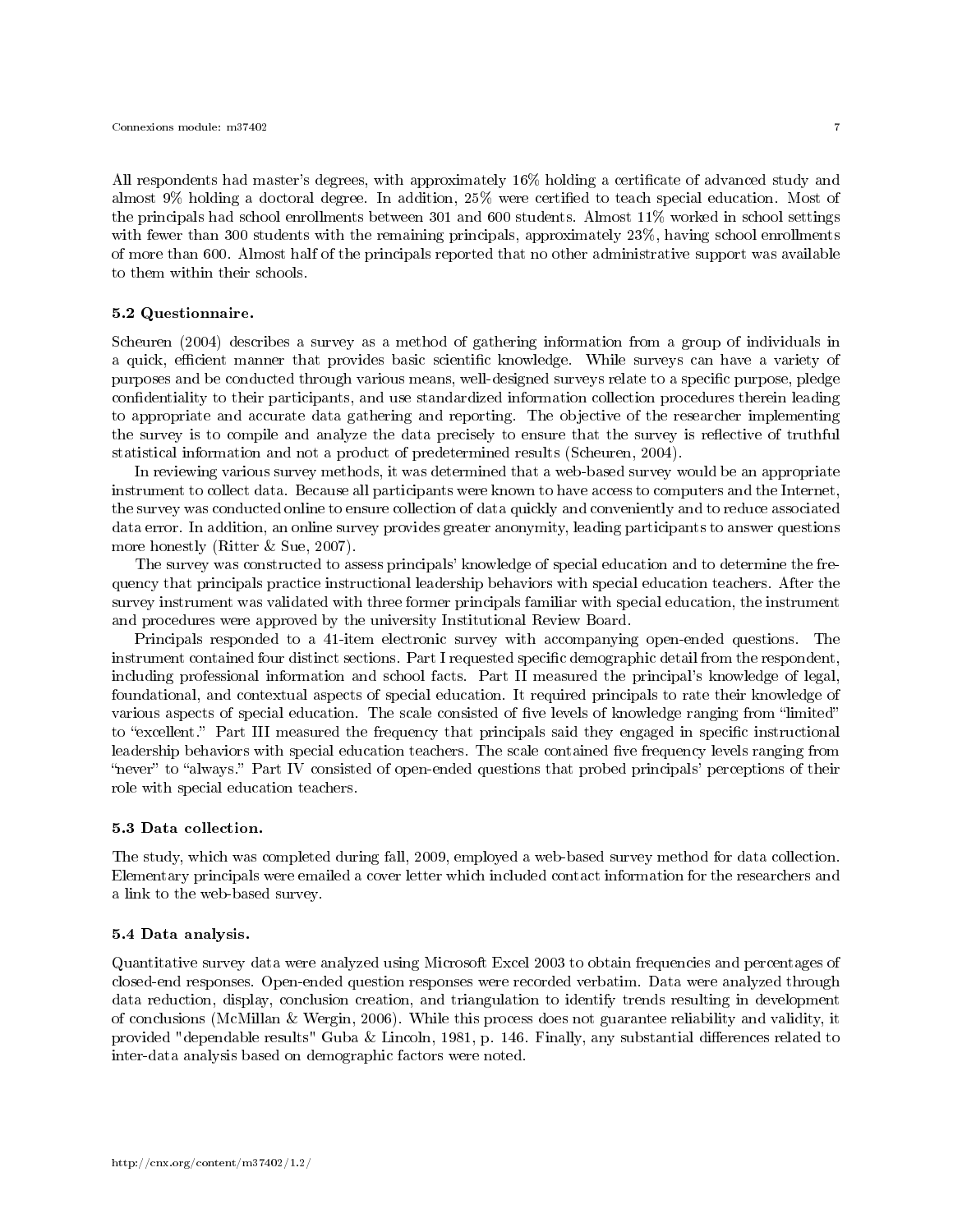# 6 Results

#### 6.1 Knowledge of special education.

In Part II of the survey, principals were asked to indicate their level of knowledge of various special education aspects. Respondents indicated their level of knowledge using a scale of  $1=$ limited,  $2=$ modest,  $3=$ average, 4=good, and 5=excellent. Items were categorized into three knowledge categories: legal, foundation (activities related to ensuring an effective model of service provision to students with disabilities), and context (research or evidence-based curriculum that aligns with state standards and is appropriate to individual student needs). Table 1 illustrates the compiled results by indicator, item description, and mean.

Based upon the reported data, principals rated all areas of knowledge between a mean span of 3.43 through 4.32 thereby falling within the "average" to "good" range. Principals rated themselves highest in knowledge of their district's RtI plan (4.32). This may be because RtI is currently a popular education initiative that is a pre-requisite to special education eligibility. Knowledge of their district's related services delivery model (4.30) as well as their district's continuum of services (4.28) and parents' role in the IEP process (4.28) followed closely. The three lowest rated areas were in (a) development of a program improvement plan for special education (3.43), (b) knowledge of state learning standards for students with disabilities (3.55), and (c) knowledge of special education rules and regulations contained in the Illinois Administrative Code (3.57).

#### Table 1

Principals' Mean Ratings of Special Education Knowledge by Item Description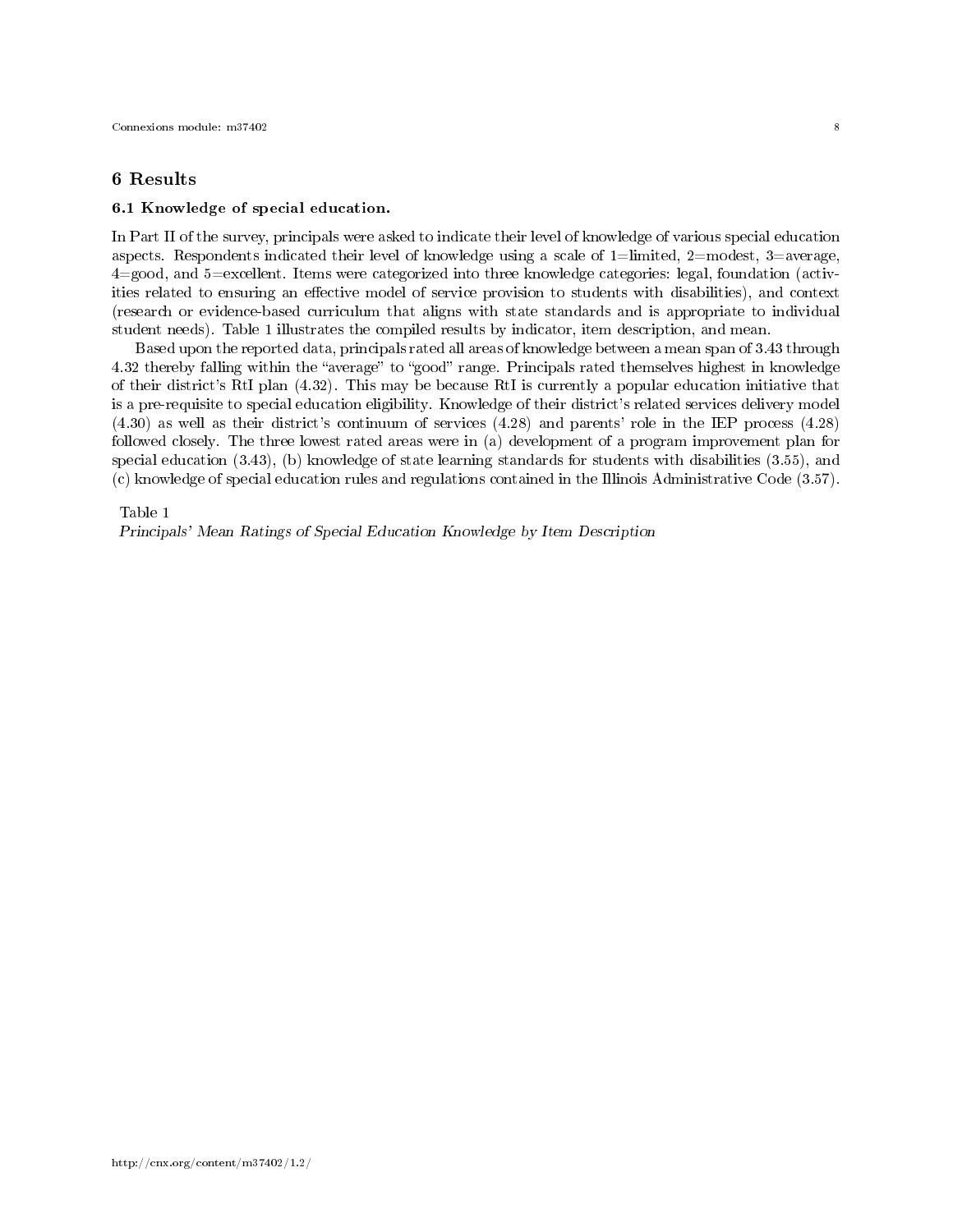| Indicator                                                                                                                                                                                                  |      |  |  |  |
|------------------------------------------------------------------------------------------------------------------------------------------------------------------------------------------------------------|------|--|--|--|
| Item Description                                                                                                                                                                                           |      |  |  |  |
| Please rate your knowledge of:                                                                                                                                                                             | Mean |  |  |  |
|                                                                                                                                                                                                            |      |  |  |  |
| Legal                                                                                                                                                                                                      |      |  |  |  |
| i. Individuals with Disabilities Education Act (IDEA)                                                                                                                                                      | 3.96 |  |  |  |
| j. Special education provisions in the No Child Left Behind Act<br>(NCLB)                                                                                                                                  | 3.77 |  |  |  |
| k. Components of the Rehabilitation A ct (Section 504) that<br>effect public schools                                                                                                                       | 3.81 |  |  |  |
| Components of the Americans with Disabilities Act (ADA)<br>1.<br>that effect public schools                                                                                                                | 3.72 |  |  |  |
| m. Special education rules and regulations contained in the                                                                                                                                                | 3.57 |  |  |  |
| Illinois Administrative Code                                                                                                                                                                               |      |  |  |  |
| o. Your district's Response to Intervention (RtI) plan                                                                                                                                                     | 4.32 |  |  |  |
|                                                                                                                                                                                                            |      |  |  |  |
| Foundation                                                                                                                                                                                                 |      |  |  |  |
| d. How to accommodate for the academic needs for students                                                                                                                                                  | 415  |  |  |  |
| with disabilities in the least restrictive environment                                                                                                                                                     |      |  |  |  |
| h. Parents' role in developing the IEP                                                                                                                                                                     | 4.28 |  |  |  |
| n. Your district's special education continuum from least to<br>most restrictive                                                                                                                           | 4.28 |  |  |  |
| p. Your district's educational placement procedure for special<br>education                                                                                                                                | 4.23 |  |  |  |
| q. Your district's disciplinary interventions and supports for<br>students with disabilities, such as functional behavior<br>assessments, behavior intervention plans, and<br>manifestation determinations | 4.04 |  |  |  |
| r. Your district's related services delivery model (social work,                                                                                                                                           | 4.30 |  |  |  |
| speech, occupational therapy, etc.)                                                                                                                                                                        |      |  |  |  |
| Context                                                                                                                                                                                                    |      |  |  |  |
| a. State learning standards for students with disabilities                                                                                                                                                 | 3.55 |  |  |  |
| b. Most effective instructional practices for students with                                                                                                                                                | 3.87 |  |  |  |
| disabilities                                                                                                                                                                                               |      |  |  |  |
| c. A cademic assessments for students with disabilities.                                                                                                                                                   | 3.60 |  |  |  |
| e. How to design curriculum for students with disabilities                                                                                                                                                 | 3.58 |  |  |  |
| f. How to develop a plan for program improvement in special                                                                                                                                                | 3.43 |  |  |  |
| education<br>g. How student IEPs are evaluated by staff in your school                                                                                                                                     | 4.09 |  |  |  |

By utilizing survey demographics from Part I of the survey, further analyses yielded two interesting ndings. First, principals who had additional administrative support, such as a co-principal, assistant principal, special education coordinator, or lead teacher (29 of the 56 respondents), reported higher knowledge on all item descriptions than principals with no additional administrative support. By narrowing the demographics further, data indicated that principals who had additional administrative support also tended to have longer tenure in the principalship. Hence, while principals with additional administrative support rated themselves

<sup>2</sup>http://cnx.org/content/m37402/latest/table1.PNG/image

2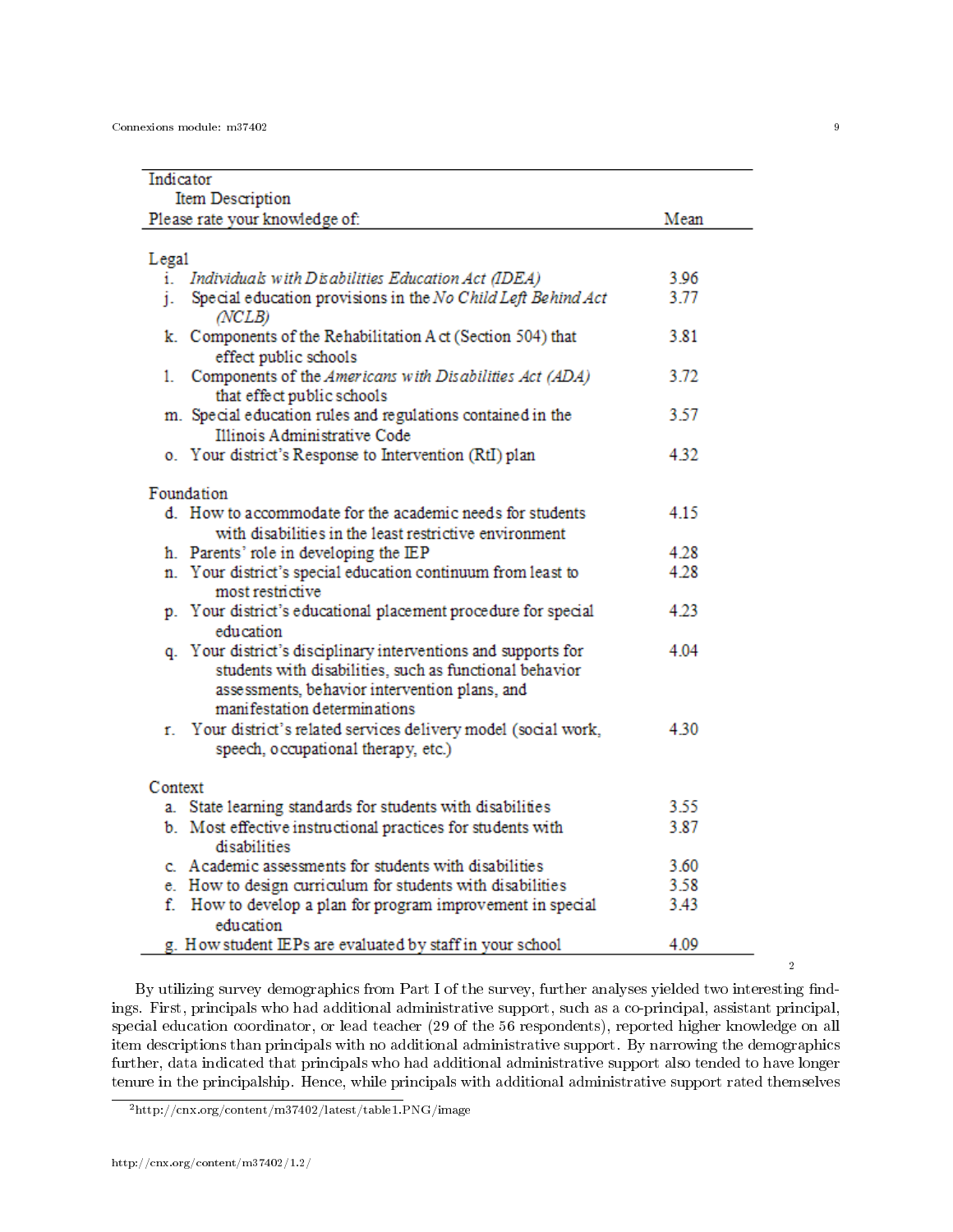higher in knowledge of special education, they also tended to have more experience. Second, principals who held state special education certificates  $(25%)$  rated themselves higher on all other items except the district's Response to Intervention (RtI) plan. Interestingly, 85% of those principals with special education certification also had additional administrative support.

Table 2 provides mean comparisons by the following groupings: all principals, principals with and without additional administrative support, and state special education certification.

Based upon the reported data, all principals' indicator ratings were at least in the "average" range. All participants rated their knowledge highest in the foundation area just above legal and context. These same groups, with the exception of those with state special education certication, rated themselves lowest in context knowledge as opposed to legal knowledge. While the principals with state special education certication also rated themselves highest in foundation knowledge, they reported a slightly better understanding of context than legal knowledge. In general, principals with state special education certification rated themselves higher than those without state special education certification.

|                                | A11                  | Administrative<br>Support |                      | State special education<br>certification |                      |
|--------------------------------|----------------------|---------------------------|----------------------|------------------------------------------|----------------------|
| Indicator                      |                      | With                      | Without              | With                                     | Without              |
| Legal<br>Foundation<br>Context | 3.86<br>4.21<br>3.69 | 4.03<br>4.33<br>3.83      | 3.66<br>4.10<br>3.52 | 4.13<br>4.44<br>4.20                     | 3.76<br>4.13<br>3.50 |

#### Table 2

Principals' Mean Ratings of Special Education Knowledge by Group and Indicator

In comparing the means between the two subgroups of administrative support and special education certification, two differences were noted. First, principals with and without administrative support had mean differences ranging from .23 (foundation indicator) to .37 (legal indicator). However, the mean differences for principals with and without special education certication ranged from .31 (foundation indicator) to .70 (context indicator). This indicates that principals with special education certication perceive themselves to be more knowledgeable about their special education leadership role.

Research studies show that most principals have minimal special education preparation before assuming their administrative positions (Billingsley, 2005; DiPaola & Walther-Thomas, 2003; Bargerhuff, 2001). Results of this portion of the study indicate that participants noted their personal knowledge to be higher than elementary principals in general. Differences between this study and current research may be related to the recent emphasis on Response to Intervention as a pre-requisite to special education eligibility. It may also be the result of survey bias, whereby participants provided responses that were politically correct instead of representative of their actual practices.

#### 6.2 Instructional leadership with special education teachers.

To explore further principals' perceptions of their involvement as instructional leaders with special education teachers, principals were asked in Part III of the survey to indicate their level of involvement in specific in-

3

<sup>3</sup>http://cnx.org/content/m37402/latest/table2.PNG/image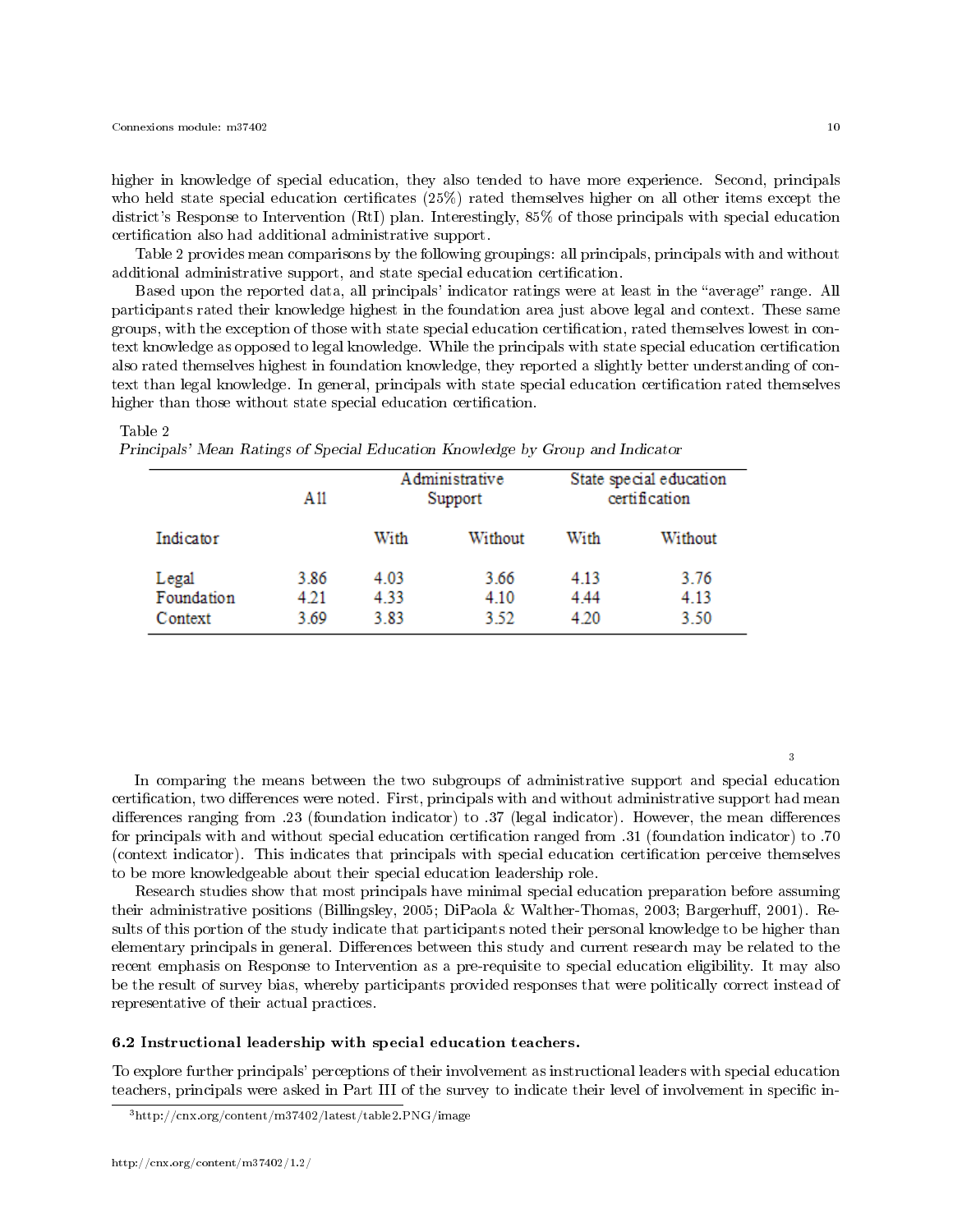structional leadership activities with special education teachers. Respondents rated their level of involvement on a scale of 1=never, 2=seldom, 3=often, 4=frequently, and 5=always. Table 3 presents the mean response rates by indicator area and item description.

Principals rated their involvement highest in conducting formal evaluations (4.55). Hiring teachers and making classroom visits followed closely (4.32 each). Participants' lowest ratings included (a) annual attendance at professional development opportunities pertaining to special education legal issues (2.89), (b) monitoring alignment of IEPs to state learning standards (3.17), and (c) planning program improvement for special education programs and services (3.17).

Table 3

Principals' Mean Ratings of Special Education Knowledge by Item Description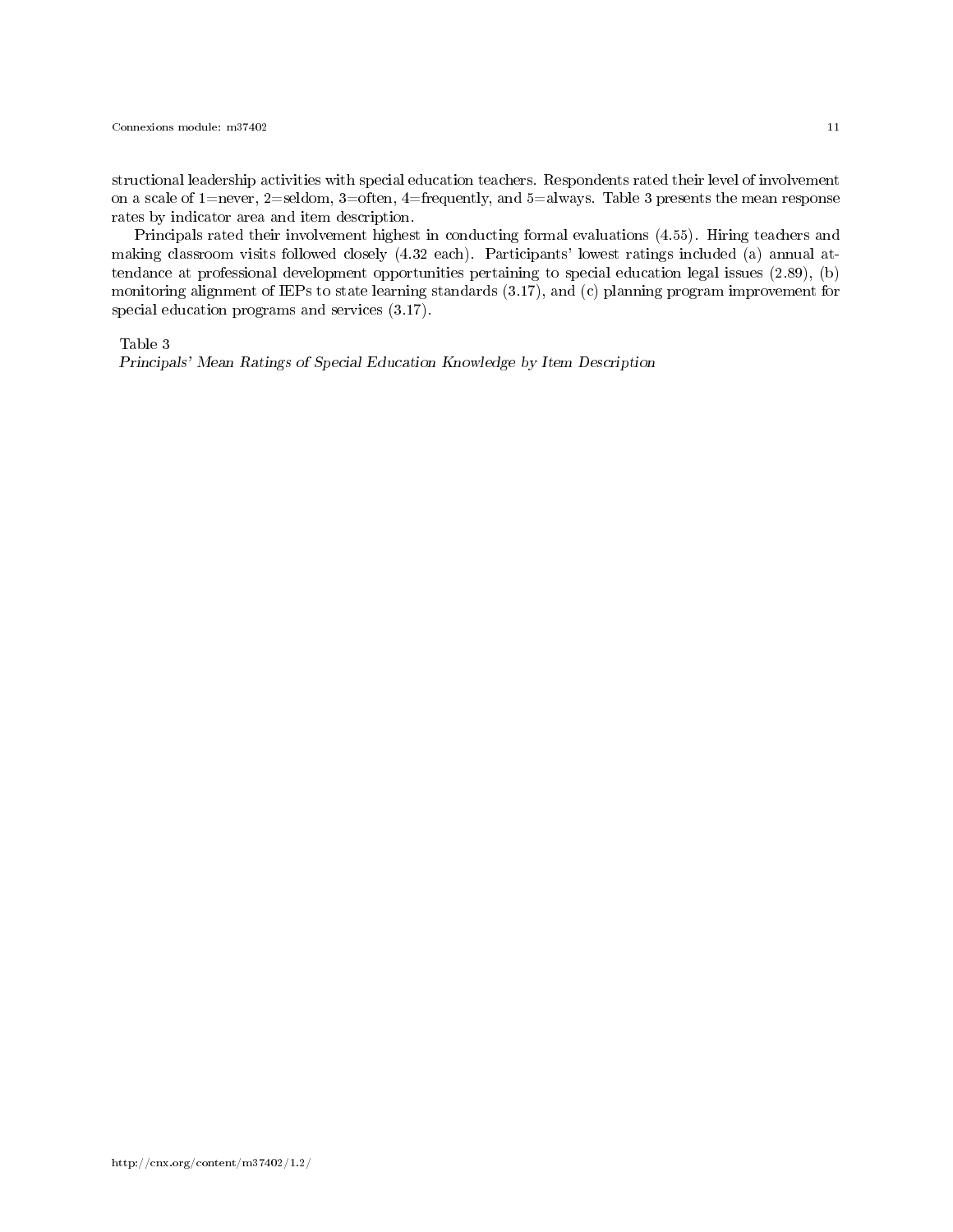| Indicator                                                                                                            |      |  |  |  |
|----------------------------------------------------------------------------------------------------------------------|------|--|--|--|
| Item Description                                                                                                     |      |  |  |  |
| Indicate your level of involvement in:                                                                               | Mean |  |  |  |
|                                                                                                                      |      |  |  |  |
| Legal                                                                                                                |      |  |  |  |
| a. Hiring special education teachers                                                                                 | 4.32 |  |  |  |
| b. Monitoring student IEPs                                                                                           | 3.49 |  |  |  |
| e. Monitoring the implementation of federal and state<br>special education requirements                              | 3.32 |  |  |  |
| f. Attending annually professional development<br>related to legal issues in special education                       | 2.89 |  |  |  |
| g. Attending pre-referral meetings of the school-based<br>service team                                               | 4.02 |  |  |  |
| Foundation                                                                                                           |      |  |  |  |
| c. Attending annual IEP meetings for individual<br>students                                                          | 3.96 |  |  |  |
| d. Reviewing annually special education workload<br>assignments to ensure an adequate amount of<br>staff is retained | 3.66 |  |  |  |
| h. Encouraging parents of students with disabilities to<br>participate in school functions                           | 4 17 |  |  |  |
| i. Conducting formal evaluations of special education<br>teachers                                                    | 4.55 |  |  |  |
| k. Monitoring alignment of IEPs to state learning<br>standards                                                       | 3.17 |  |  |  |
| Context                                                                                                              |      |  |  |  |
| j. Arranging monthly activities that build collegiality<br>between special and general education staff               | 3.70 |  |  |  |
| 1. Planning program improvement for special<br>education programs and services                                       | 3.17 |  |  |  |
| m. Making weekly informal visits to special education<br>classrooms                                                  | 4.32 |  |  |  |
| n. Attending team meetings with special education<br>staff to discuss concerns                                       | 4.15 |  |  |  |
| o. Monitoring special education curriculum to ensure<br>that it is research- or evidence-based                       | 3.42 |  |  |  |

The range of principals' overall mean scores for individual items was 2.89 to 4.55, which fell between the "seldom" and "always" rating ranges. The difference between the highest and lowest item mean score was 1.66, indicating a wide range of reported principal involvement. In fact, the range in the mean involvement score was almost twice that of knowledge (.89). This wide variance of principals' perceptions of their knowledge and actual involvement may indicate that they are not applying this knowledge in their daily practices as instructional leaders with special education teachers.

In addition to the analysis of the mean data per item, data were analyzed by demographic factors to identify any unique differences. First, principals who reported that they had no additional administrative

4

<sup>4</sup>http://cnx.org/content/m37402/latest/table3.PNG/image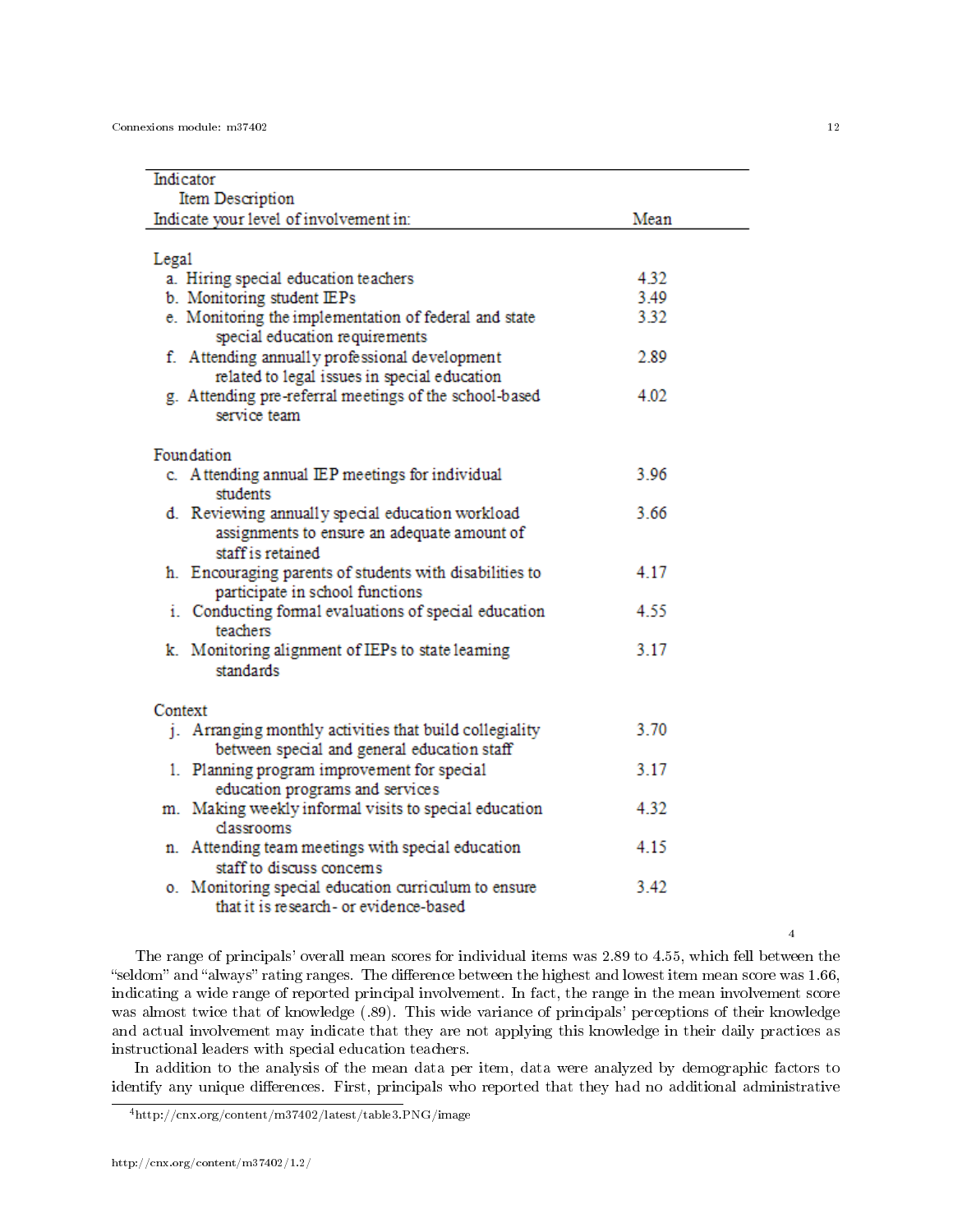support rated two survey items higher than those principals with additional administrative support. The principals without additional administrative support were more likely to attend individual student annual IEP meetings (by a mean difference of  $.45$ ) and attend team meetings with special education staff (by a mean difference of .32). While at first glance it may appear that principals without additional administrative support more frequently attend these meeting, those with administrative support more likely ensure representation by delegating these tasks.

A second finding was that principals with administrative support attend professional development sessions on legal issues in special education more frequently than those without. A mean discrepancy of .92 was noted between principals who do and do not have additional administrative support. As novice or less experienced principals tend not to have additional administrative support (20%), data suggest that these principals are not regularly engaging in this task.

A third finding was that principals with state special education certification rated themselves higher in all areas of involvement with special education teachers than principals without this certification. This could indicate that when principals also hold state special education certification, they are more likely to seek involvement with the special education teachers within their schools.

Table 4 reports the mean comparisons by groupings of all principals, principals with and without additional administrative support, and principals with and without state special education certication.

#### Table 4

Principals' Mean Ratings of Special Education Knowledge by Group and Indicator

|                                | A11                  | Administrative<br>support |                      | State special education<br>certification |                      |
|--------------------------------|----------------------|---------------------------|----------------------|------------------------------------------|----------------------|
| Indicator                      |                      | With                      | Without              | With                                     | Without              |
| Legal<br>Foundation<br>Context | 3.61<br>3.90<br>3.75 | 3.78<br>3.91<br>3.85      | 3.41<br>3.90<br>3.64 | 3.92<br>4.16<br>4.02                     | 3.62<br>3.81<br>3.66 |

Interestingly, all groupings of principals rated their involvement in the same order. Principals indicated their involvement was highest in the foundation area followed by the context area. Principals rated themselves lowest in involvement within the legal area. However, all areas were rated in the "often" or higher range.

In comparing the means between the indicators for the two subgroups, differences were noted. The greatest difference was between principals with and without administrative support. The mean differences ranged from .01 (foundation indicator) to .37 (legal indicator). However, the mean differences for principals with and without special education certication was more stable with a range of .30 (legal indicator) to .36 (context indicator).

When comparing the indicator and mean information for the knowledge and involvement statements for all principals, "knowledge" in both legal and foundation areas were rated higher than "involvement." However, principals rated themselves higher in "involvement" as opposed to "knowledge" in context. This finding is interesting because these responses indicate that principals acknowledge engaging in tasks without having the necessary knowledge.

5

<sup>5</sup>http://cnx.org/content/m37402/latest/table4.PNG/image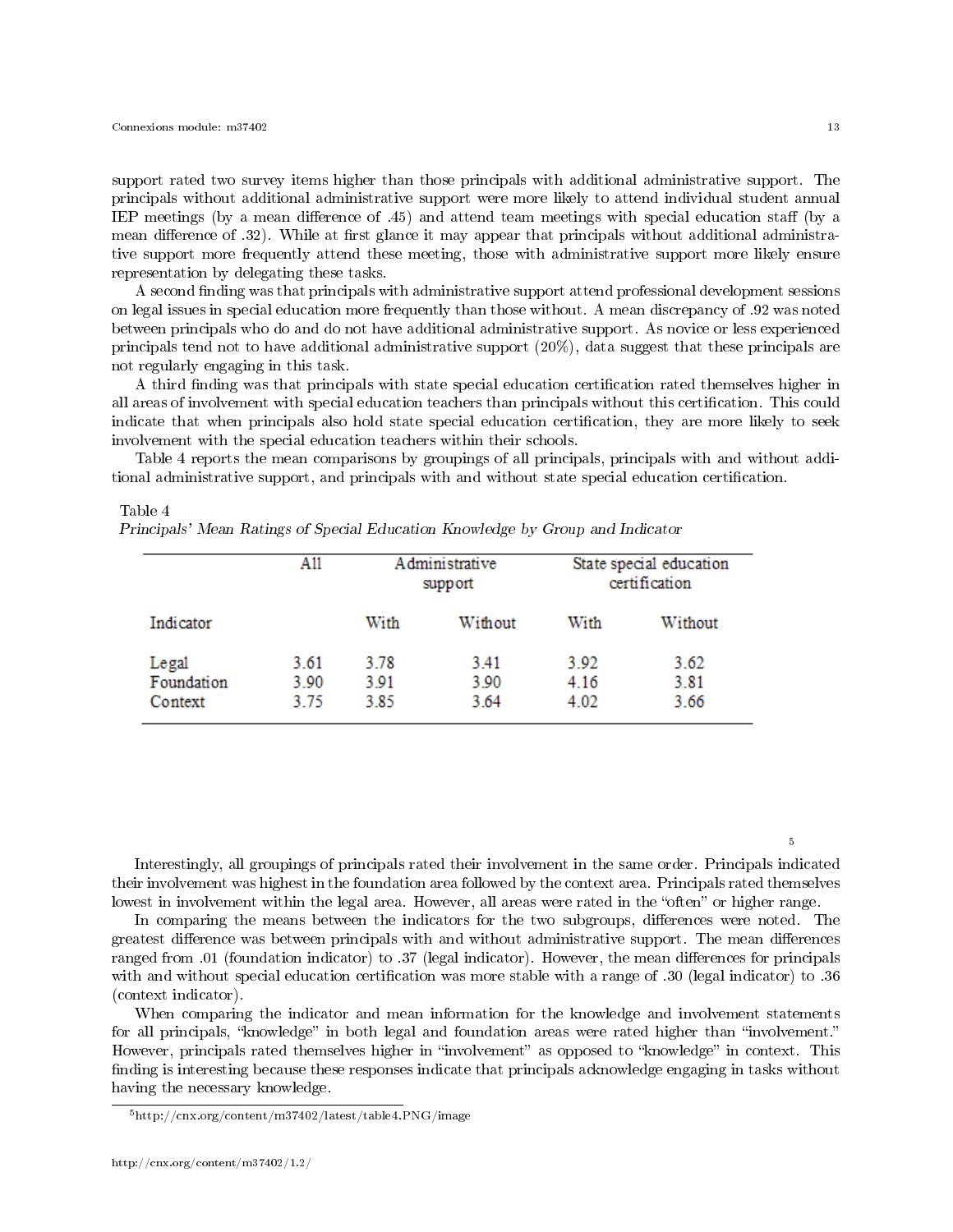Connexions module: m37402 14

6

A closer examination of subgroup data shows that principals with and without administrative support rated their knowledge and involvement in legal and context indicators similarly with comparable mean differences. However, in the foundation area, there was a .22 mean difference between knowledge and involvement. This indicates that principals with administrative support tended to rate their knowledge higher than their counterparts, while their levels of involvement were nearly identical.

A somewhat similar finding occurred between the principals with and without special education certification. While the overall mean differences for knowledge and involvement in legal and foundation indicators were consistent, a difference was noted between knowledge and involvement in the context area (.34). Hence, while a major difference was noted in the context indicator of knowledge  $(.70)$ , principals with special education certification rated their involvement at a lower mean than their knowledge than principals without special education certification.

# 6.3 Open-ended survey question.

In Part IV of the survey, principals were asked the following open-ended question, What do you perceive as your primary responsibilities with special educators?" Principals provided a total of 96 responses. Participant responses were categorized within 12 themes and are listed by frequency of response in Table 5.

| Rank Order | Category                              | %      |
|------------|---------------------------------------|--------|
|            |                                       |        |
|            | Administrative support                | 22.91  |
| 2          | Student instruction and achievement   | 16.67  |
| 3          | Resource dispersion                   | 13.54  |
| 4          | Creating a positive school culture    | 9.37   |
| 5          | Involvement with parents              | 8.33   |
| 6          | Legal compliance                      | 6.26   |
| 6          | Delivery of instruction               | 6.26   |
| 6          | Professional development              | 6.26   |
| 9          | Assignment of an appropriate workload | 4.16   |
| 10         | Hiring                                | 3.12   |
| 11         | Data collection and analysis          | 2.08   |
| 12         | Response to Intervention (RtI)        | 1.04   |
|            | Total                                 | 100.00 |

Table 5 Principals' Report of Primary Responsibilities with Special Educators

Of the 96 responses,  $22.9\%$  identified administrative support as the primary responsibility of a principal's role with special education teachers. "Administrative support" was defined as guidance, supervision, communication, and evaluation. In addition, 16.7% of the participants reported that student instruction and achievement were primary responsibilities while 13.5% said resource dispersion. While all other primary responsibilities were recorded, each was cited at less than 10% by the participants.

While many participants provided a general listing of responsibilities, others wrote detailed narratives, including several principals who noted that their responsibilities are the same with special and general education teachers. One such statement was, "My primary responsibilities with special educators are the same as with general educators - to ensure that a quality educational program is delivered to students in an equitable and just manner.

Another wrote:

<sup>6</sup>http://cnx.org/content/m37402/latest/table5.PNG/image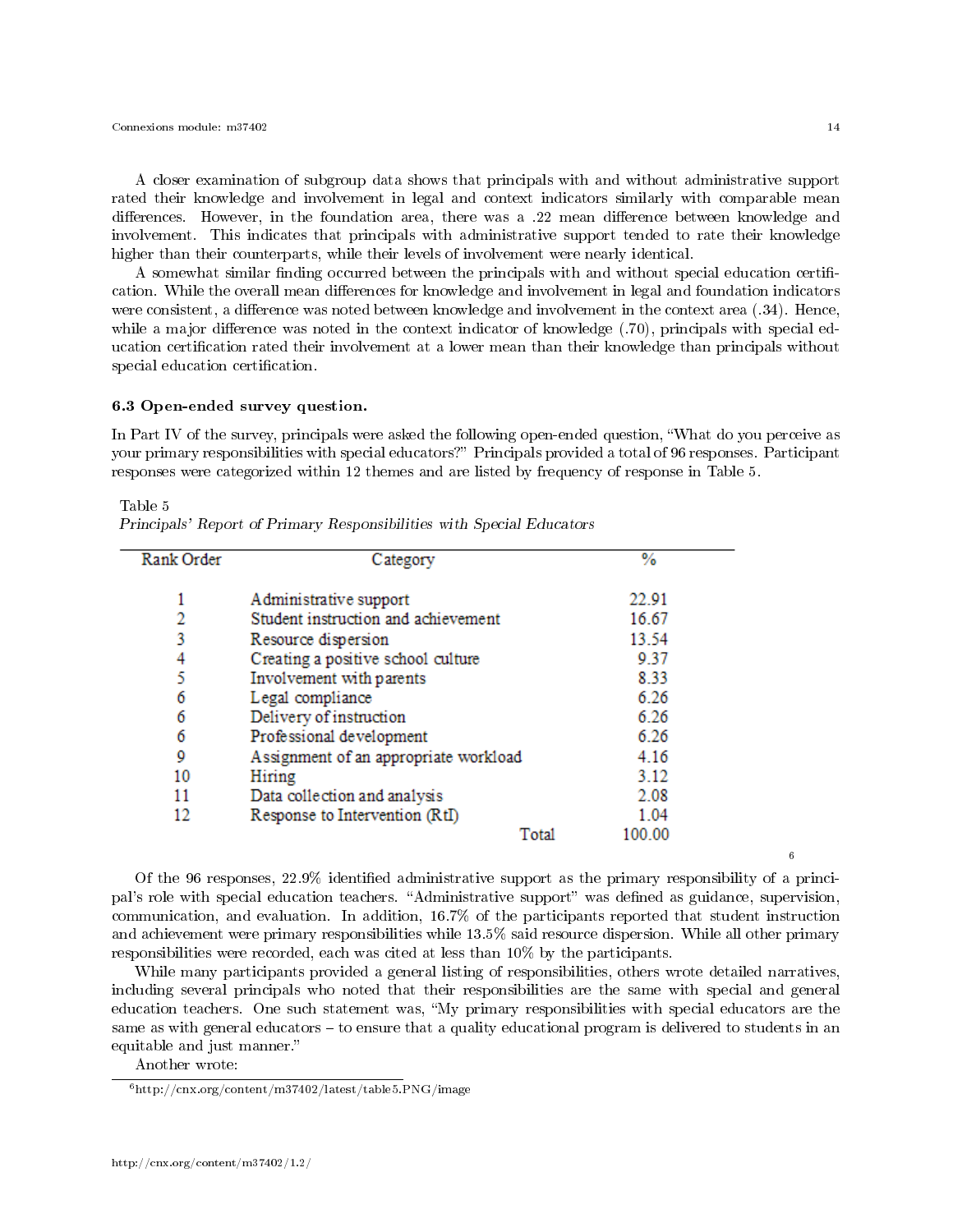# 6.3.1

The same as with all certified staff; making sure caseloads are within limits, making sure teachers have materials for curriculum and interventions, making sure those programs are research based, monitoring student progress, [and] provide weekly scheduled time for collaboration with regular education teachers.

Other principals responded specifically to their role with special education teachers. One respondent stated:

## 6.3.2

My primary responsibilities include hiring, evaluating, and supporting special educators. I ensure that lines of communication between special educators and classroom teachers stay open and mutually respectful. I help them with their school-home communications and sit in on difficult meetings with parents. I attend the weekly special education meetings that cover discussions about students at all parts of the special education testing continuum.

In comparing responses in Parts II and III of the electronic survey with Part IV (the open-ended questions), one important difference was evident. The types of instructional leadership tasks were mentioned less frequently in Part IV of the survey. Greater percentage results were anticipated in all instructional leadership responsibilities in Part IV as principals had previously rated their involvement from a menu of activities in Part III.

Three conclusions can be made to explain these results. First, the structure of the survey may have discouraged more responses because respondents thought that this question was asking for activities in addition to those already presented. Second, the length of the survey may have limited written responses. Third, since other administrative resources are available to the principal within some schools to assist with administrative duties, principals themselves may not be as directly engaged in tasks with special education teachers since they may have been delegated to other administrators.

While job descriptions for additional administrative support positions were not obtained from survey or interview respondents, comments such as "building principals support the special ed [education] teachers through our lead teachers," "we have a special education director who basically facilitates all that [meetings and trainings]," and "our district is fortunate in that we have some administrative people that are involved directly with our special education staff" were obtained through the study.As a result, it was reasonable to conclude that some responsibilities are delegated to various staff by the principal.

# 7 Discussion

In analyzing demographic data, two primary patterns were noted. On the one hand, some school districts provided principals with access to additional administrative support at their buildings. While this additional support took on various forms such as co-principal, assistant principal, special education coordinator, and lead teacher, it was slightly more than 50% of the survey participants and most of those interviewed who reported having some level of additional support. These principals commented positively on the use of additional administrative assistance in supplementing support to special education teachers. However, this practice runs contrary to state regulations and researched best practices, which require that the building principal is to act as the instructional leader. In some instances, data suggest that the use of additional administrative support allows the principal to be less engaged with special education teachers. Further research is needed in this area to offer more substantive insight into the use and effectiveness of additional administrative assistance with special education teachers. Of note, however, is that the data analysis showed that principals with additional administrative support also tended to have longer tenure in their positions, which provided them with increased opportunities to expand their knowledge and experience.

In addition, approximately 25% of the principals held state special education certification. Several principals indicated through their survey comments that because of additional certification, they were better prepared to support their special education programs and teachers. Interestingly, approximately 85% of those with special education certification also reported having access to additional administrative support.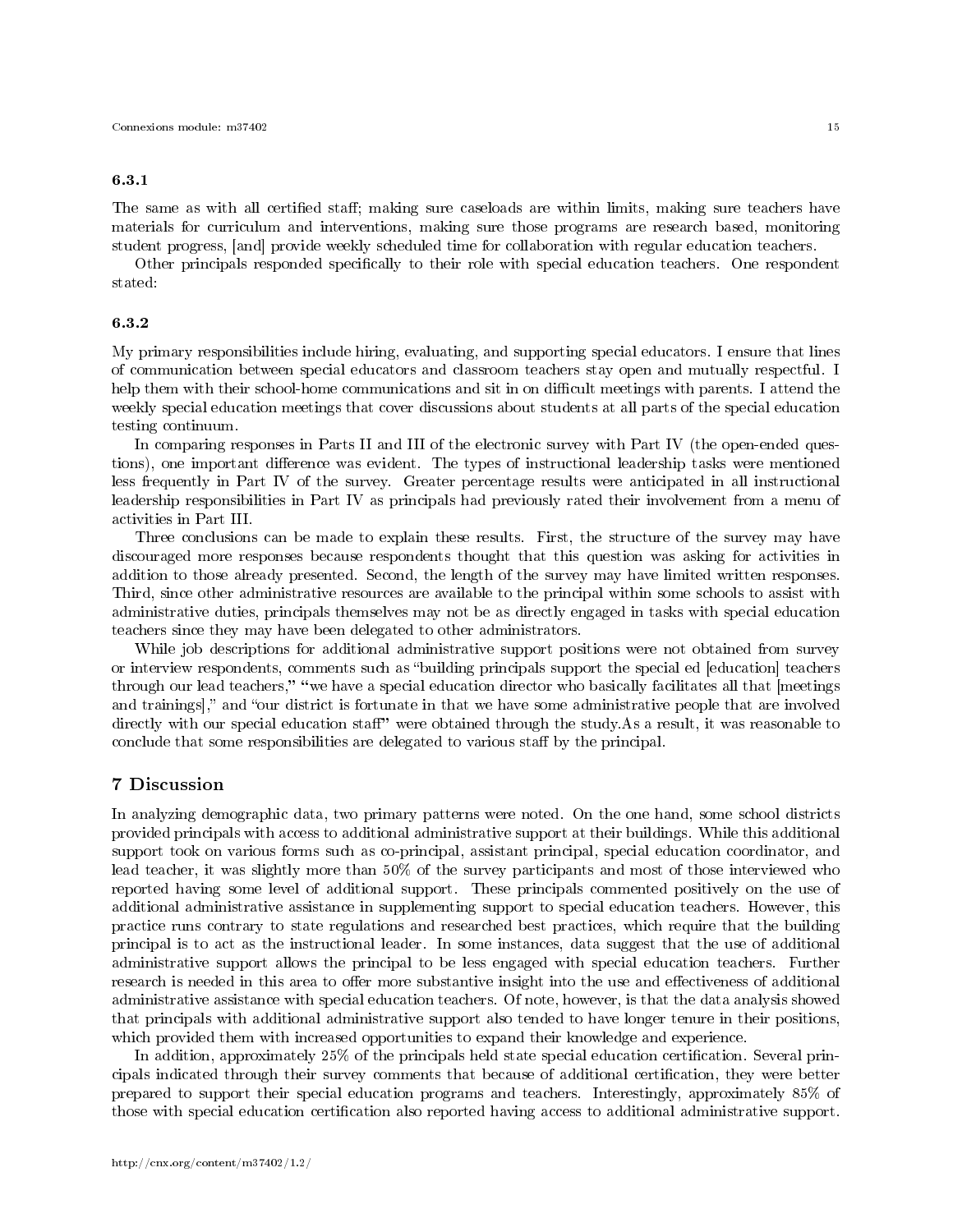Data show that principals who hold special education certification perceive themselves to have greater knowledge of special education and say they are more involved in special education than even those with additional administrative support. These findings indicate possibly that when principals hold state special education certication and have access to additional administrative assistance, they tend to provide greater support to special education teachers.

These two patterns were useful in identifying differences in participant responses. These will be discussed further under the analysis of individual research questions.

#### 7.1 Principal knowledge.

A primary finding was that principals tended to rate themselves between "average" to "good" in their overall knowledge of special education. Operationally, principals indicated that they were most knowledgeable about their district's RtI plan. Special education fundamentals such as the district's related service delivery system, continuum of placements, and parents' involvement in the special education process followed closely. Principals were least knowledgeable about how to develop a plan for program improvement for special education, state learning standards, and special education rules and regulations contained in the Illinois Administrative Code. In analyzing the knowledge data by indicators, principals overall rated themselves highest in the foundation area, just above legal, leaving context with the lowest rating.

Interestingly, principals with special education certication also rated their knowledge in the foundation area highest. They indicated a slightly better understanding of context knowledge over legal. As one would anticipate, principals who held state special education certification rated themselves higher in knowledge than any other sub-group.

As indicated above, principals rated themselves relatively high in their knowledge of special education. The highest-rated item in Part II of the survey, knowledge of a district's RtI plan, may have impacted the higher-than-expected overall ratings. Response to Intervention  $(RtI)$  is defined as "the practice of providing high-quality instruction and interventions matched to student need, monitoring progress frequently to make decisions about changes in instruction or goals, and applying child response data to important education decisions" (Batsche, Elliot, Graden, Grimes, Kovaleski, Prasse, Reschly, Schrag, & Tilly, 2005, p. 5).

In Illinois, the state has enacted rules and regulations that require school districts to develop Response to Intervention processes for implementation beginning with the 2010-2011 school year. Since RtI is both a district and school-wide initiative, staff and administrators have had to work collaboratively to devise an RtI process that integrates curriculum, assessment, and intervention to maximize student academic and behavioral achievement before consideration of special education services, particularly for the learning disability classification. Because of the interconnection between RtI and special education and the expectation to implement it, administrators may have rated themselves more knowledgeable in special education then they might have otherwise. Hence, it is likely that the findings in this study demonstrate administrators' increased knowledge in special education as a result of the training and collaboration in constructing an RtI process. This finding must be viewed with caution as RtI is only a "bridge" between general and special education services. While some special education aspects were examined to ensure a smooth, seamless transition and process between general and special education programming, many special education aspects were not explored by principals, as they did not relate to the RtI process.

#### 7.2 Principal preparation and training.

Principals rated themselves lowest on the survey in familiarity with creating a plan for program development in special education, understanding state learning standards for students with disabilities, and designing a curriculum for special education instruction. Interviewed principals substantiated this finding by noting that training in interventions, strategies, and techniques utilized in special education programs would be of most benefit to them as school leaders. Training in the legal and foundation areas was suggested, though to a lesser extent.

As mentioned previously, surveyed principals who held state special education certification  $(25\%)$  felt better prepared to support their special education programs and special education teachers. As a result,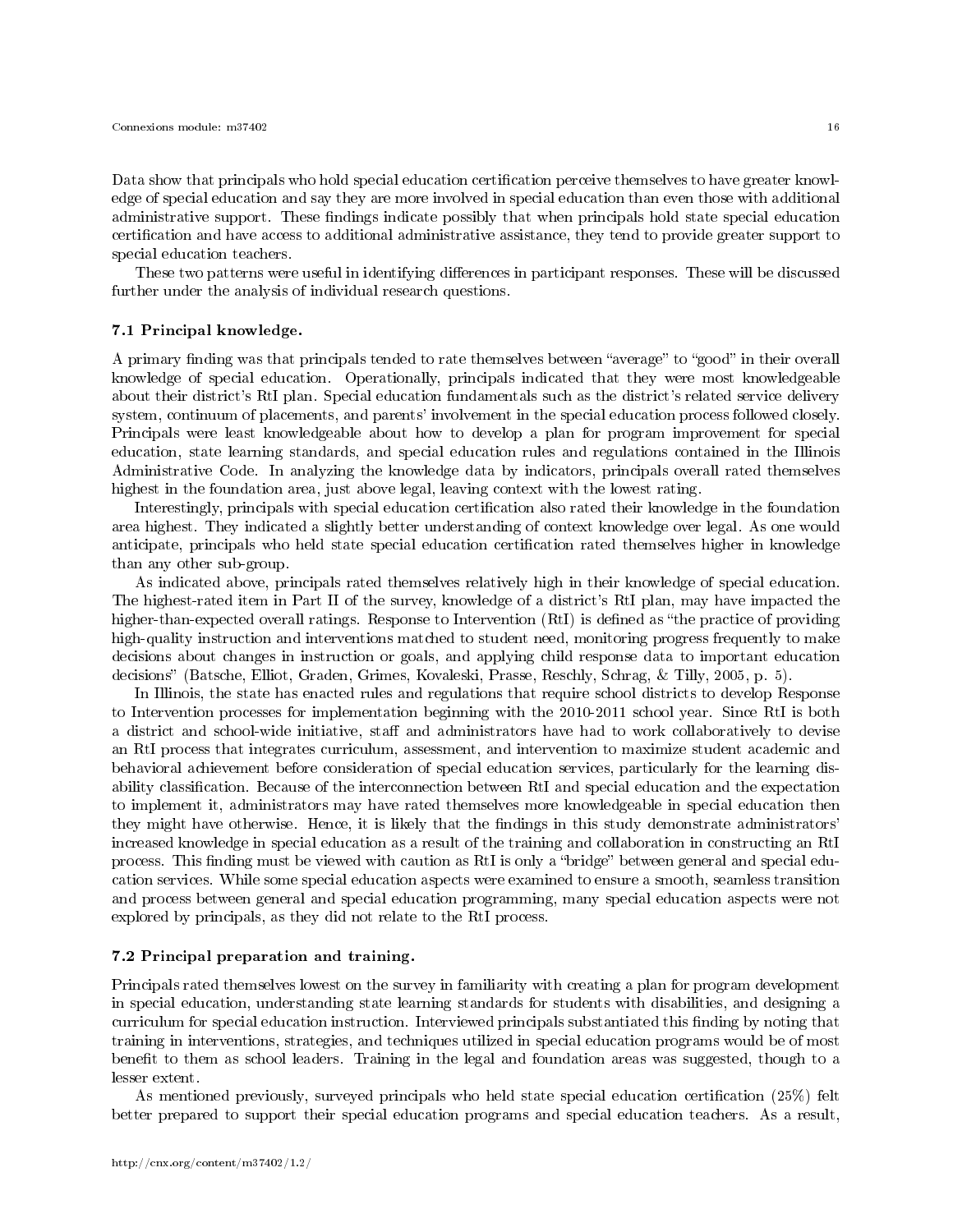school districts should provide district-supported training for the remaining administrators. This professional development should be specific, on-going, and related to special education.

#### 7.3 Principal involvement.

Another important finding was that principals rated themselves overall between "seldom" and "always" in their involvement with special education teachers. Operationally, principals indicated that they were most involved in conducting formal evaluations, hiring teachers, and making classroom visits. The lowest-rated activities were attending annual professional development sessions pertaining to special education legal issues, monitoring alignment of IEPs to state learning standards, and planning program improvement for special education programs and services.

In analyzing the data by specific item description and demographic factors, principals without additional administrative support indicated greater attendance at annual IEP meetings (a mean difference of .45) and team meetings with special education staff (a mean difference of .32) than principals with additional support. While it may appear that principals without additional administrative support are more likely to attend these activities, this may be primarily a function of task delegation. In addition, data show that those with additional administrative support were more likely to attend professional conferences on special education legal issues.

In analyzing the data by type of involvement, it was noted that all sub-groups ranked involvement highest on the foundation indicator and lowest on legal. Specifically, principals indicated high involvement in teacher evaluation, parent involvement, and IEP attendance in the foundation area. Low ratings for the legal area were noted in attending annually special education legal professional development, monitoring the implementation of federal and state special education requirements, and monitoring student IEPs. As anticipated, principals who reported having a state special education certificate rated themselves higher in involvement with special education teachers than any other sub-group. This supports the premise that when principals hold special education certification, they are more likely to be better prepared to service their special education programs and support their special education teachers.

Of importance, however, is the mean difference of 1.66 between the highest and lowest rating in involvement activities. This range is almost twice that of the knowledge section, indicating a wide range of principal involvement. Three conclusions could be drawn.

One is that principals truly do not possess the special education knowledge necessary to engage in activities with special education teachers, which may have resulted in inflated knowledge ratings. Second, even though principals reported knowledge, they are not applying it in their daily interactions with special education teachers. Third, some principals have the knowledge but are not engaging regularly in activities as they are delegating these tasks to others within their building. Participants indicated that administrativelevel staff, besides the principal, is conducting such activities. This finding runs contrary to Illinois law, which states that the principal should be the instructional leader to all teachers (Illinois Association of School Boards, 2010, section105 ILCS 5/10-21.4a). Further research would be helpful in this area to determine the effectiveness of other administrative-level staff, besides the principal, who engages in instructional leadership responsibilities with general or special education teachers.

Additional analyses were completed to determine any other explanations for the relatively scattered ratings. As mentioned previously, RtI is mandated in Illinois for the 2010-2011 school year. Therefore, school districts are engaging in developing and implementing RtI systems. However, school districts are at various RtI implementation stages, which may account for a portion of the spread in mean ratings.

#### 7.4 Data from open-ended question on survey.

To understand more thoroughly how principals are involved with special education teachers, participants were asked to complete an open-ended survey question about their primary responsibilities with special education teachers. A total of 96 responses were received. Approximately one-quarter of the responses related to administrative support such as guidance, supervision, communication, and evaluation. Less than 20% of the responses were associated with student instruction and achievement.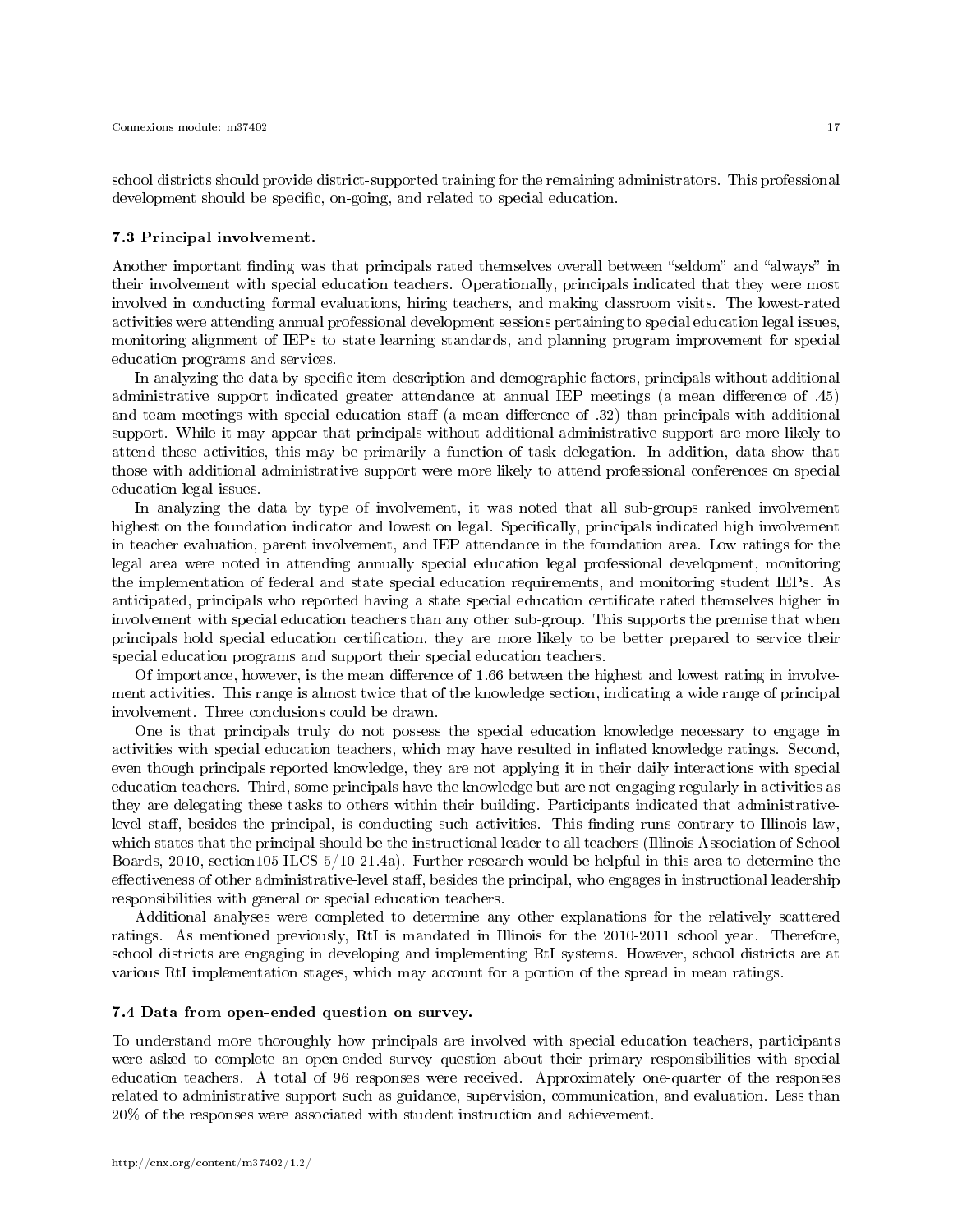Interestingly, several principals indicated that their responsibilities with special education teachers were similar to those with general education teachers. While some reported general responses for both groups, such as providing support, leadership, and feedback, others cited specific responsibilities, such as making classroom assignments, ensuring appropriate curriculum materials and quality instruction, and monitoring student progress. This finding was interesting, as special education is structured differently, with multi-grade levels supported in each classroom, an assortment of methodologies utilized based upon student need, and a multitude of support staff coordinating services. Hence, to conclude that the duties of a principal are similar for general and special education teachers appears inaccurate. Although these responses were intriguing, it was not the focus of this study, and the findings were not investigated further.

#### 7.5 Comparison of principal knowledge and involvement.

Overall, knowledge in the foundation and legal indicators was rated higher by almost all sub-groups. The only exception was with principals who held state special education certication; they rated knowledge in the context area slightly higher than legal. However, all groupings of principals rated their involvement in the same order. Principals indicated their involvement was highest in the foundation area, followed by the context area. Principals rated themselves lowest in involvement within the legal area. Overall, principals indicated that both their knowledge and involvement were strongest in the foundation indicator.

Principals with additional administrative support reported higher ratings in both knowledge and involvement areas than those principals without additional administrative support. Moreover, principals who reported holding a state special education certificate rated themselves higher in both knowledge and involvement than any other sub-group. Not surprisingly, this may indicate that principals with special education certication perceive themselves to be more knowledgeable about their special education leadership role and more likely to seek involvement with the special education teachers within their schools.

A closer examination of subgroup data shows that principals with and without administrative support rated their knowledge and involvement in legal and context indicators similarly with comparable mean differences. However, in the foundation area, there was a .22 mean difference between knowledge and involvement. This indicates that principals with administrative support tend to rate themselves higher in the knowledge area than their counterparts, while their levels of involvement were nearly identical.

Similarly, principals with and without special education certication perceived themselves to have comparable knowledge and involvement in the legal and foundation indicators; however, a difference was noted in the context area. Principals with special education certification rated their knowledge substantially higher (.70) than those without, but noted a lower involvement level. Principals without special education certi fication reported their involvement slighter higher than their knowledge. This may indicate that principals with special education certification are not making full use of their knowledge. On the other hand, it may also indicate that principals without special education certication are engaging in activities without the necessary knowledge.

# 8 Implications for Practice

This study provides valuable information which institutions of higher learning, school districts, superintendents, and principals can use to increase the likelihood of elementary principals providing effective instructional leadership with special education teachers.

• To increase special education teacher retention, future administrators should be required to complete additional graduate courses and field work in special education. Hence, institutions of higher learning should structure their administrative program course requirements to include instruction and experiences related to the field of special education based upon the redesigned framework. This would provide future administrators with opportunities to develop increased knowledge and skills prior to entering the principalship position. If, however, principals graduate from administrative preparation programs where special education knowledge and involvement were not stressed, further professional development by the district should be emphasized.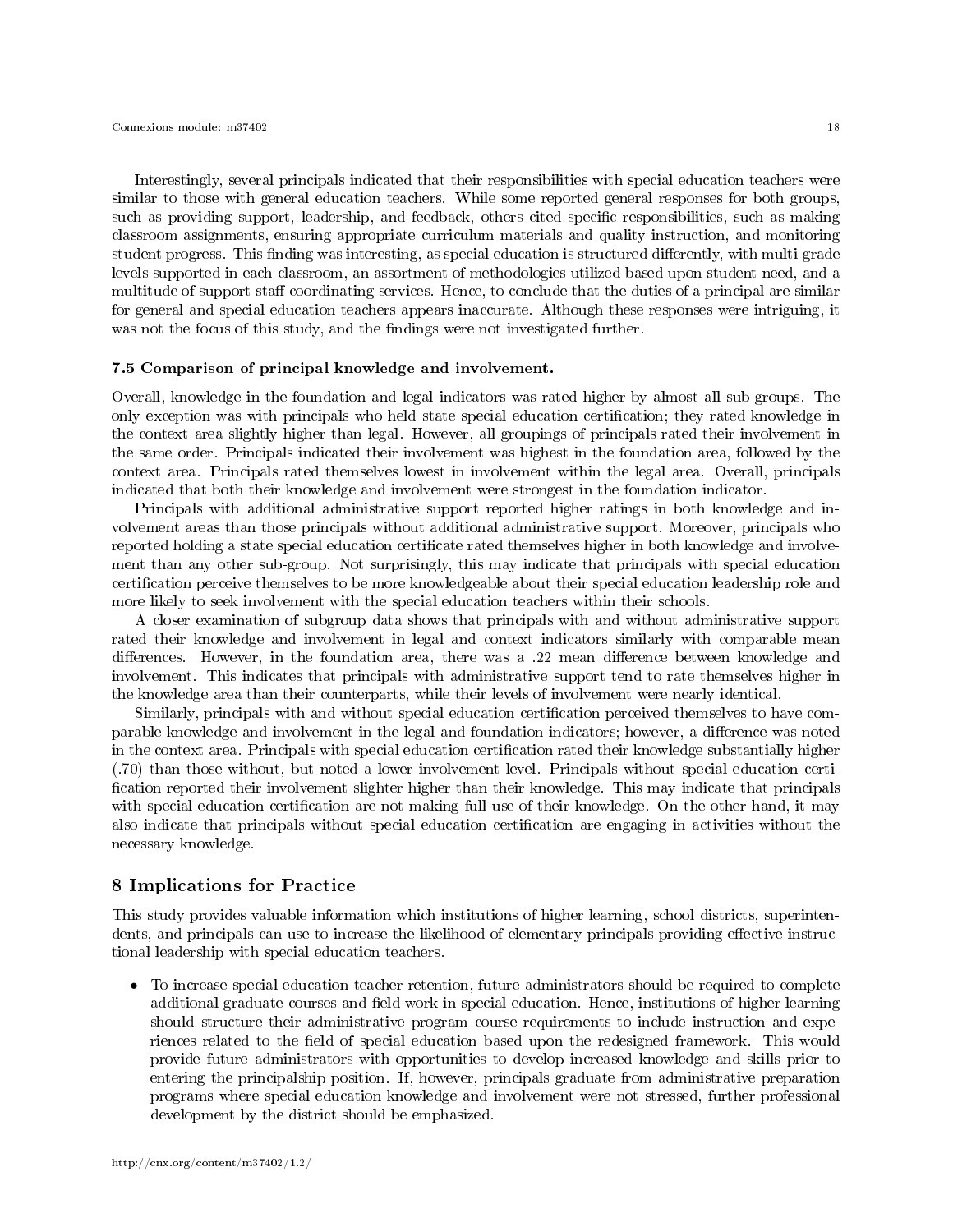- Principals should be required by their superintendents to attend professional workshops annually that address instructional leadership responsibilities with special education teachers to ensure they are current with legal, foundation, and context knowledge and to engage in tasks with the necessary knowledge.
- Less-experienced principals should receive initial intensive legal training related to special education to prepare them for their management and instructional leadership responsibilities.
- Districts should recruit principal candidates who hold special education certification and utilize the final framework as a guide in the interview process.
- Districts should provide additional administrative support to principals to increase their involvement in special education.
- School districts should develop and implement staff exit interview procedures to collect more accurate attrition data. This will provide school administrators with information as to why attrition occurs and identify factors that may influence staff retention. Information should be used to analyze the attrition issue with the goal to improve teacher retention rates.

# 9 Limitations of the Study

Caution should be exercised in drawing conclusions from this study due to the following limitations:

- 1. The sample size was small  $(n=56)$ . Therefore, the results are specific to those who participated in this study and cannot be generalized to other settings.
- 2. The validity of the survey and interview data was limited to the respondents' interpretation of special education terminology.
- 3. Since respondents were principals of elementary districts in one Illinois county, it is possible that elementary principals in other counties and states may have responded differently.
- 4. Because respondents were only elementary principals, middle level and high school principals may have responded differently.
- 5. Because the number of principals who participated in follow-up interviews was small, their responses only reflect their perceptions and cannot be generalized to a larger context.
- 6. Because several of the interviewed principals were known to the researcher, they may have provided less accurate descriptions because of lack of anonymity.
- 7. Surveyed principals may not have precisely answered the first open-ended question because they had answered similar questions in the forced-choice portion of the survey.
- 8. Surveyed and interviewed principals may have provided responses that were politically correct instead of actual practice, thereby producing a bias.

Additional replication of this study in a similar setting with broader samples before transfer of findings may be possible.

# 10 Summary

Over the past 35 years, special education has evolved from guaranteeing an education to students with disabilities, to ensuring students a free and appropriate public education in the least restrictive environment with access to the general curriculum. As school districts are expected to be increasingly accountable for ensuring that students with disabilities succeed, so too are the expectations for principals to be the instructional leader for all teachers in their schools.

This study was designed to explore, understand, and analyze elementary principals' knowledge of special education as well as how they incorporate this knowledge into their leadership role. The study provided valuable information that both institutions of higher learning, which prepare principals, and school district superintendents, who employ principals, can use to help ensure that elementary principals provide instructional leadership to special education teachers.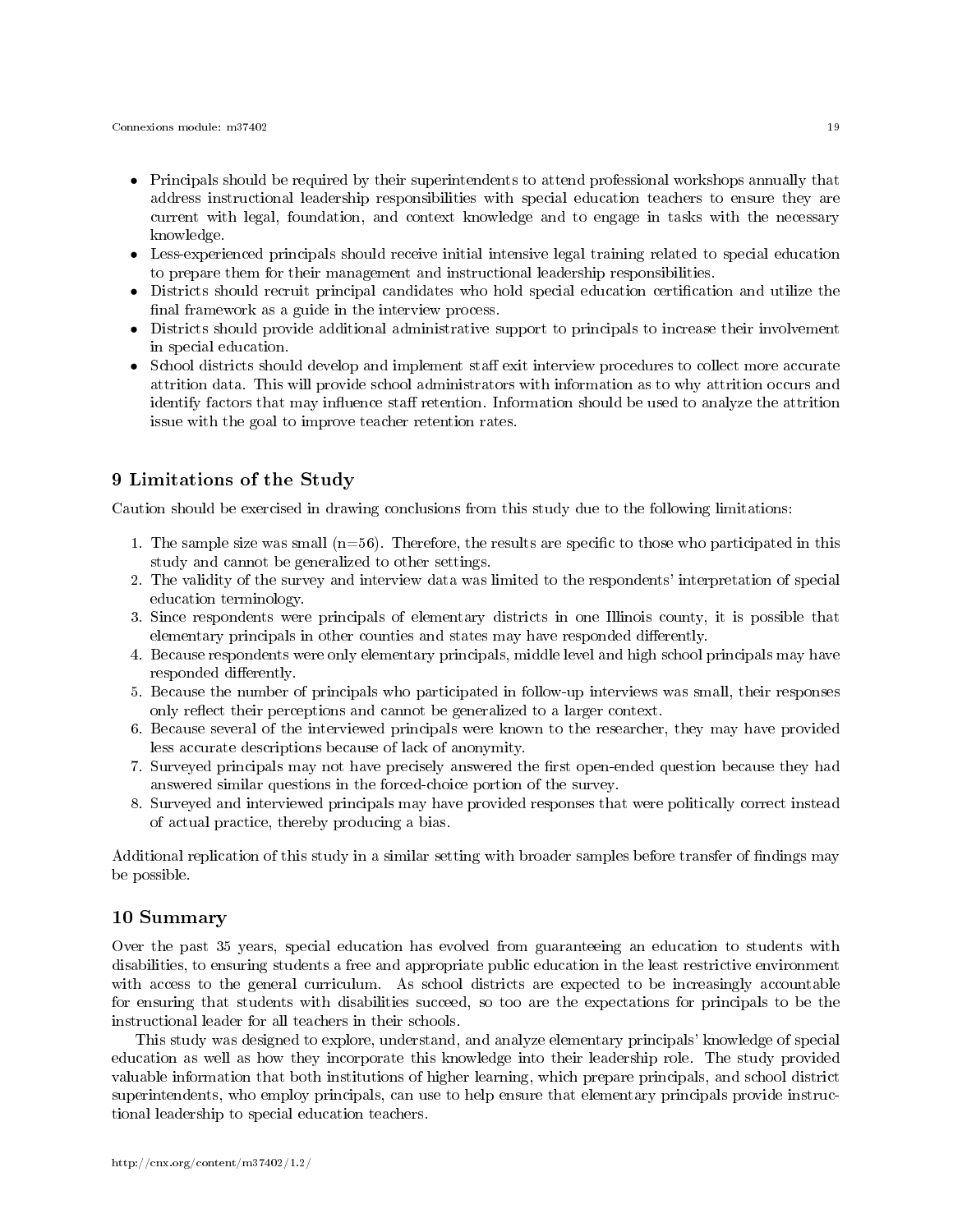# 11 References

- Bargerhuff, M. E. (2001). Inclusive elementary schools and those who lead them. Electronic Journal for Inclusive Education. Retrieved October 15, 2006 from http://www.cehs.wright.edu/∼prenick/article\_bargerhuff.htm#int
- Bartlett, L. D., Etscheidt, S., & Weisenstein, G. R. (2007). Special education law and practice in public schools (2nd ed.). Upper Saddle River, NJ: Pearson Education, Inc.
- Batsche, G., Elliot, J., Graden, J.L., Grimes, J., Kovaleski, J.F., Prasse, D., Reschly, D.J., Schrag, J., & Tilly, W.D., III. (2005). Response to intervention: Policy considerations and implementation. Alexandria, VA: National Association of State Directors of Special Education.
- Bays, D. A., & Crockett, J. B. (2007). Investigating instructional leadership for special education. Exceptionality 15(3), 143-161.
- Bergert, S., & Burnette, J. (2001). Educating exceptional children: A statistical profile(Report No. Ed-99-CO-0026). Washington, DC: Office of Educational Research and Improvement. (ERIC Document Reproduction Service No. ED452649).
- Beyer, B. M., & Johnson, E. S. (2005). Special programs and services in schools: Creating options, meeting needs. Lancaster, PA: Pro Active Publications.
- Billingsley, B. S. (2004). Special education teacher retention and attrition: A critical analysis of the research literature. Journal of Special Education, 38(1), 39-55.
- Billingsley, B. S. (2005). Cultivating and keeping committed special education teachers: What principals and district leaders can do. Thousand Oaks, CA: Corwin Press.
- Council of Chief State School Officers. (1996). Interstate school leaders licensure consortium: Standards for school leaders. Washington, DC: Council of Chief State School Officers.
- Council for Exceptional Children. (2004). The new IDEA. Retrieved April 13, 2008 from http://www.cec.sped.org/AM/Template.cfm?
- DiPaola, M. F., & Walther-Thomas, C. (2003). Principals and special education: The critical role of school leaders (COPPSE Document No. IB-7). Gainesville, FL: University of Florida, Center on Personnel Studies in Special Education.
- Goor, M. B., Schwenn, J. O., & Boyer, L. (1997). Preparing principals for leadership in special education. Intervention in School and Clinic 32(3), 133-141.
- Guba, E. G., & Lincoln, Y. S. (1981). Effective evaluation. San Francisco: Jossey-Bass.
- Guzman, N. (1997). Leadership for successful inclusive schools: A study of principal behaviours. Journal of Educational Administration, 35(5), 439-450.
- Heuman, J. E., & Hehir, T. (1998). Helping all students achieve to high standards: A partnership between federal and secondary school administrators. NASSP Bulletin 82(594), 1-4. (ERIC Document Reproduction Service No. EJ 556 873).
- Illinois Association of School Boards. (2010). Illinois Administrative Code (2010 ed.). Charlottesville, VA: Matthew Bender & Company, Inc.
- Lasky, B., & Karge, B. D. (2006). Meeting the needs of students with disabilities: Experience and confidence of principals. National Association of Secondary School Principals Bulletin, 90(1), 19-36.
- McLaughlin, M. J. (2009). What every principal needs to know about special education,(2nd ed.). Thousand Oaks, CA: Corwin Press.
- McLaughlin, M. J., & Nolet, V. W. (2004). What every principal needs to know about special education. Thousand Oaks, CA: Corwin Press.
- McMillan, J. H., & Wergin, J. F. (2006). Understanding and evaluating educational research (3rd ed.). Upper Saddle, New Jersey: Pearson.
- National Association of Elementary School Principals. (2001). Leading learning communities: NAESP standards for what principals should know and be able to do. Alexandria, VA: Author.
- Pulliam, J. D., & Van Patten, J. J. (2007). History of education in America (9th ed.). Upper Saddle River, NJ: Pearson Education, Inc.
- Ritter, L. A., & Sue, V. A. (2007). Introduction to using online surveys. New Directions for Evaluation 115, 3-14.
- Scheuren, F. (2004). What is a survey?. American Statistical Association. Retrieved on March 18, 2009